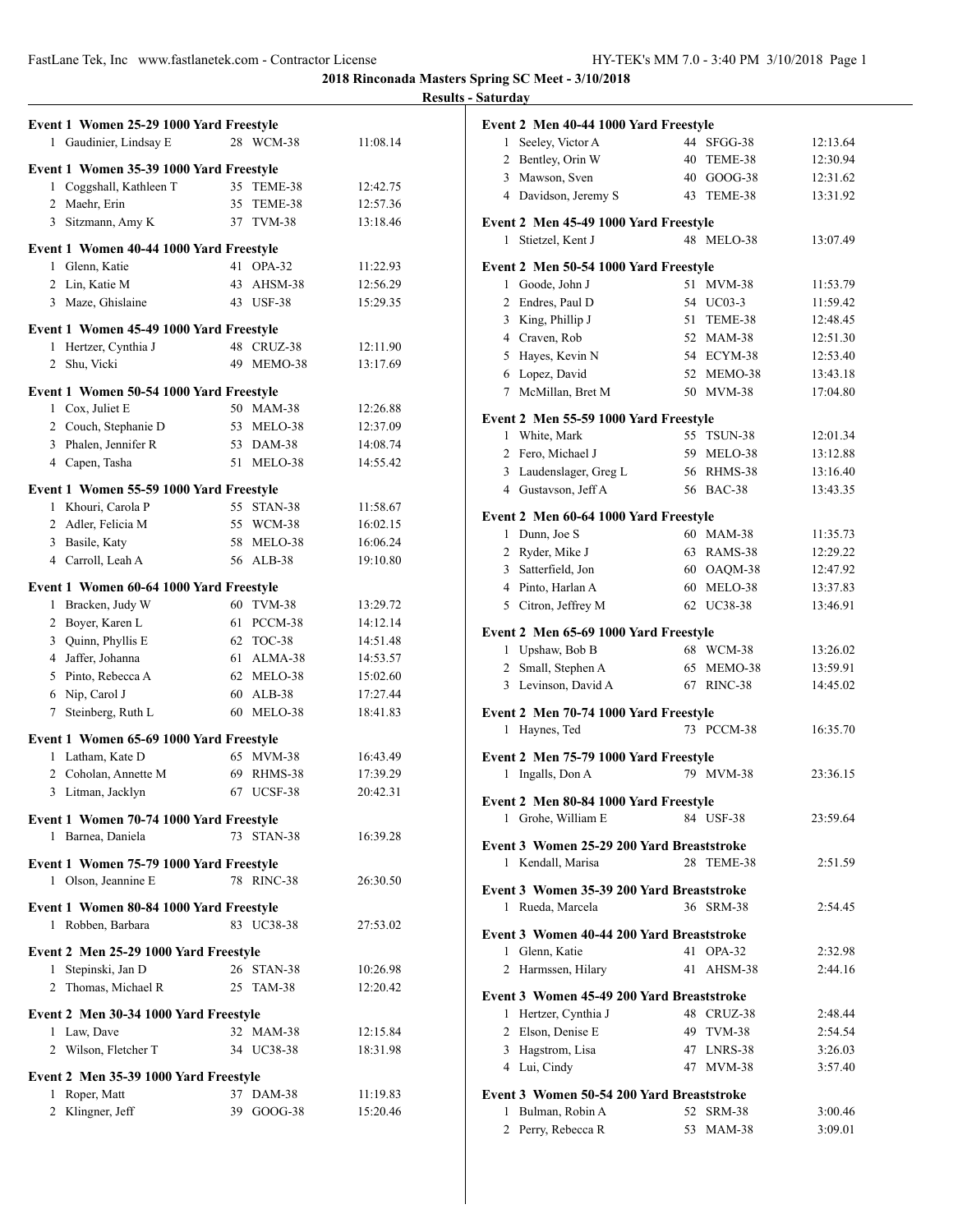**2018 Rinconada Masters Spring SC Meet - 3/10/2018**

# **Results - Saturday**

|                | (Event 3 Women 50-54 200 Yard Breaststroke) |    |               |            |
|----------------|---------------------------------------------|----|---------------|------------|
|                | 3 Phalen, Jennifer R                        | 53 | $DAM-38$      | 3:09.76    |
|                | 4 Couch, Stephanie D                        | 53 | MELO-38       | 3:12.78    |
|                | --- Schuster, Laura M                       |    | 52 GOOG-38    | DQ         |
|                |                                             |    |               |            |
|                | Event 3 Women 55-59 200 Yard Breaststroke   |    |               |            |
| 1              | Taylor, Catherine W                         |    | 55 WCM-38     | 3:17.87    |
|                | 2 Hodges, Jennifer A                        |    | 56 MAAC-38    | 3:24.90    |
|                | 3 Adler, Felicia M                          |    | 55 WCM-38     | 3:36.54    |
|                | 4 Carroll, Leah A                           |    | 56 ALB-38     | 3:55.68    |
|                | 5 Focha, Teresa M                           |    | 57 MAAC-38    | 3:55.95    |
|                | --- Dibley, Allison M                       |    | 56 WCM-38     | <b>DNF</b> |
|                | Event 3 Women 60-64 200 Yard Breaststroke   |    |               |            |
|                | 1 Boyer, Karen L                            |    | 61 PCCM-38    | 3:22.19    |
|                | 2 Mothersill, Jane C                        |    | 61 NUTS-38    | 3:27.89    |
|                | 3 Nash, Betsy                               |    | 62 UC38-38    | 3:29.35    |
|                | 4 Willard, Mimi                             |    | 64 NUTS-38    | 3:37.54    |
|                | 5 Nip, Carol J                              |    | 60 ALB-38     | 3:38.06    |
| 6              | Steinberg, Ruth L                           |    | 60 MELO-38    | 4:35.20    |
|                |                                             |    |               |            |
|                | Event 3 Women 65-69 200 Yard Breaststroke   |    |               |            |
|                | 1 Dutro, Cynthia                            |    | 69 MELO-38    | 3:44.08    |
|                |                                             |    |               |            |
|                | Event 3 Women 70-74 200 Yard Breaststroke   |    |               |            |
|                | 1 Barnea, Daniela                           | 73 | STAN-38       | 3:31.23    |
|                | Event 3 Women 85-89 200 Yard Breaststroke   |    |               |            |
| 1              | Hirsch, Ann M                               |    | 87 WCM-38     | 5:12.36    |
|                |                                             |    |               |            |
|                | Event 4 Men 25-29 200 Yard Breaststroke     |    |               |            |
|                | 1 Fischer, Brandon J                        |    | 29 UC38-38    | 1:59.99    |
|                | 2 Hodges, Wyatt                             |    | 28 UC38-38    | 2:07.27    |
|                | 3 Green, Zachary Y                          |    | 28 MVM-38     | 2:54.47    |
|                | Event 4 Men 30-34 200 Yard Breaststroke     |    |               |            |
|                | 1 Song, Jimmy C                             |    | 34 MEMO-38    | 2:36.22    |
|                | 2 Law, Dave                                 |    | 32 MAM-38     | 2:41.50    |
|                | 3 Hummel, Tyler K                           |    | 30 NUTS-38    | 2:55.91    |
|                | --- Levin, Brad                             |    | 34 GOOG-38    | DQ         |
|                |                                             |    |               |            |
|                | Event 4 Men 35-39 200 Yard Breaststroke     |    |               |            |
| 1              | Roper, Matt                                 | 37 | <b>DAM-38</b> | 2:39.88    |
|                | $-$ Ip, Eric J                              |    | 38 UC38-38    | DQ         |
|                | Event 4 Men 50-54 200 Yard Breaststroke     |    |               |            |
|                | 1 King, Phillip J                           | 51 | TEME-38       | 2:33.85    |
|                |                                             | 51 |               | 2:40.27    |
|                | 2 Goode, John J<br>3 Endres, Paul D         |    | MVM-38        |            |
|                |                                             |    | 54 UC03-3     | 2:58.39    |
|                | 4 Lopez, David                              |    | 52 MEMO-38    | 3:06.88    |
|                | 5 Nai, Jeff                                 |    | 54 GOOG-38    | 3:33.70    |
|                | 6 McMillan, Bret M                          |    | 50 MVM-38     | 4:00.49    |
|                | Event 4 Men 55-59 200 Yard Breaststroke     |    |               |            |
| 1              | Laudenslager, Greg L                        |    | 56 RHMS-38    | 2:45.35    |
| $\overline{2}$ | Ewing, Jack                                 |    | 57 USF-38     | 2:50.43    |
|                | 3 Conner, Chris P                           |    | 57 WCM-38     | 3:11.04    |
|                | 4 Fero, Michael J                           | 59 | MELO-38       | 3:11.72    |
|                |                                             |    |               |            |
|                | Event 4 Men 60-64 200 Yard Breaststroke     |    |               |            |
| 1              | Morales, John R                             |    | 60 FCAIS      | 2:41.35    |
| 2              | Hektner, Eric W                             | 60 | TVM-38        | 3:01.29    |
|                |                                             |    |               |            |

|                                         | 3 Pinto, Harlan A                                              |          | 60 MELO-38          | 3:06.88        |  |  |  |
|-----------------------------------------|----------------------------------------------------------------|----------|---------------------|----------------|--|--|--|
| Event 4 Men 65-69 200 Yard Breaststroke |                                                                |          |                     |                |  |  |  |
|                                         | 1 Small, Stephen A                                             |          | 65 MEMO-38          | 3:01.17        |  |  |  |
|                                         | Event 4 Men 80-84 200 Yard Breaststroke                        |          |                     |                |  |  |  |
|                                         | 1 Grohe, William E                                             |          | 84 USF-38           | 7:40.91        |  |  |  |
|                                         |                                                                |          |                     |                |  |  |  |
|                                         | Event 5 Women 25-29 50 Yard Freestyle Novice                   |          |                     |                |  |  |  |
|                                         | 1 Limcolioc, Jessica M                                         |          | 26 UC38-38          | 43.79          |  |  |  |
|                                         | Event 5 Women 45-49 50 Yard Freestyle Novice                   |          |                     |                |  |  |  |
|                                         | 1 Lui, Cindy                                                   |          | 47 MVM-38           | 44.11          |  |  |  |
|                                         | Event 5 Women 55-59 50 Yard Freestyle Novice                   |          |                     |                |  |  |  |
|                                         | 1 Fayyad, Kristina                                             |          | 55 SMM-38           | 40.69          |  |  |  |
|                                         |                                                                |          |                     |                |  |  |  |
|                                         | Event 6 Men 35-39 50 Yard Freestyle Novice<br>1 Grant, Myles D |          | 38 LOM-38           | 26.07          |  |  |  |
|                                         | 2 Kubach, Adam R                                               |          | 36 GOOG-38          | 28.31          |  |  |  |
|                                         | 3 Klingner, Jeff                                               |          | 39 GOOG-38          | 29.20          |  |  |  |
|                                         |                                                                |          |                     |                |  |  |  |
|                                         | Event 6 Men 50-54 50 Yard Freestyle Novice                     |          |                     |                |  |  |  |
|                                         | 1 Devlin, Patrick A                                            |          | 51 TOC-38           | 32.49          |  |  |  |
|                                         | Event 7 Women 18-24 50 Yard Freestyle                          |          |                     |                |  |  |  |
|                                         | 1 Conlon, Kali L                                               |          | 22 SRVM-38          | 24.75          |  |  |  |
|                                         | 2 Macabugao, Jam A                                             |          | 23 SVAM-38          | 30.23          |  |  |  |
|                                         | 3 Liu, Qitong                                                  |          | 24 GOOG-38          | 33.24          |  |  |  |
|                                         | Event 7 Women 25-29 50 Yard Freestyle                          |          |                     |                |  |  |  |
|                                         | 1 Raatz, Katherine                                             |          | 29 TOC-38           | 24.52          |  |  |  |
|                                         | 2 Wilde, Courtney                                              |          | 25 TOC-38           | 25.23          |  |  |  |
|                                         | 3 Gaudinier, Lindsay E                                         |          | 28 WCM-38           | 26.04          |  |  |  |
|                                         | 4 Skoda, Anette A                                              |          | 26 LAMV-38          | 26.35          |  |  |  |
|                                         | 5 Petrakis, Kristina                                           |          | 28 USF-38           | 26.79          |  |  |  |
|                                         | 6 Presant, Sarah R                                             |          | 26 GOOG-38          | 27.67          |  |  |  |
|                                         | 7 Yu, Dorothy                                                  |          | 26 GOOG-38          | 27.90          |  |  |  |
|                                         | 8 Cohen, Sarah C                                               |          | 25 AHSM-38          | 29.70          |  |  |  |
|                                         | 9 Heffley, Caitlin M                                           |          | 25 RPM-38           | 30.78          |  |  |  |
|                                         | 10 Kendall, Marisa                                             |          | 28 TEME-38          | 32.17          |  |  |  |
|                                         |                                                                |          |                     |                |  |  |  |
| 1                                       | Event 7 Women 30-34 50 Yard Freestyle<br>Houston, Katy         |          | 30 TOC-38           | 26.46          |  |  |  |
|                                         |                                                                |          |                     |                |  |  |  |
|                                         | Event 7 Women 35-39 50 Yard Freestyle                          |          |                     |                |  |  |  |
| 1                                       | Buskirk, Emily K                                               | 37       | <b>NBA-38</b>       | 27.02          |  |  |  |
|                                         | 2 Bell, Hiroe A                                                | 38       | NUTS-38             | 29.49          |  |  |  |
|                                         | 3 Rueda, Marcela                                               |          | 36 SRM-38           | 30.47          |  |  |  |
|                                         | 4 Vega, Colleen                                                |          | 39 ALMA-38          | 33.96          |  |  |  |
|                                         | Event 7 Women 40-44 50 Yard Freestyle                          |          |                     |                |  |  |  |
|                                         | 1 Ongerth, Ann Michelle                                        |          | 43 WCM-38           | 31.71          |  |  |  |
|                                         | 2 Clarke, Sunne A                                              | 43       | MEMO-38             | 33.25          |  |  |  |
|                                         | Event 7 Women 45-49 50 Yard Freestyle                          |          |                     |                |  |  |  |
| 1                                       | Elson, Denise E                                                |          | 49 TVM-38           | 28.34          |  |  |  |
|                                         | 2 Lathouwers, Lynn C                                           |          | 47 NUTS-38          | 30.40          |  |  |  |
|                                         | 3 Fahlen, Lola L                                               |          | 48 ALMA-38          | 33.05          |  |  |  |
|                                         | 4 Doyle, Jennifer L                                            |          | 47 RPM-38           | 37.78          |  |  |  |
|                                         |                                                                |          |                     |                |  |  |  |
|                                         | Event 7 Women 50-54 50 Yard Freestyle                          |          |                     |                |  |  |  |
| 1                                       | Welting, Laureen K                                             | 52<br>52 | <b>TOC-38</b>       | 27.25          |  |  |  |
| 2                                       | Bulman, Robin A<br>3 Campione, Mary                            |          | SRM-38<br>54 MVM-38 | 30.43<br>36.35 |  |  |  |
|                                         |                                                                |          |                     |                |  |  |  |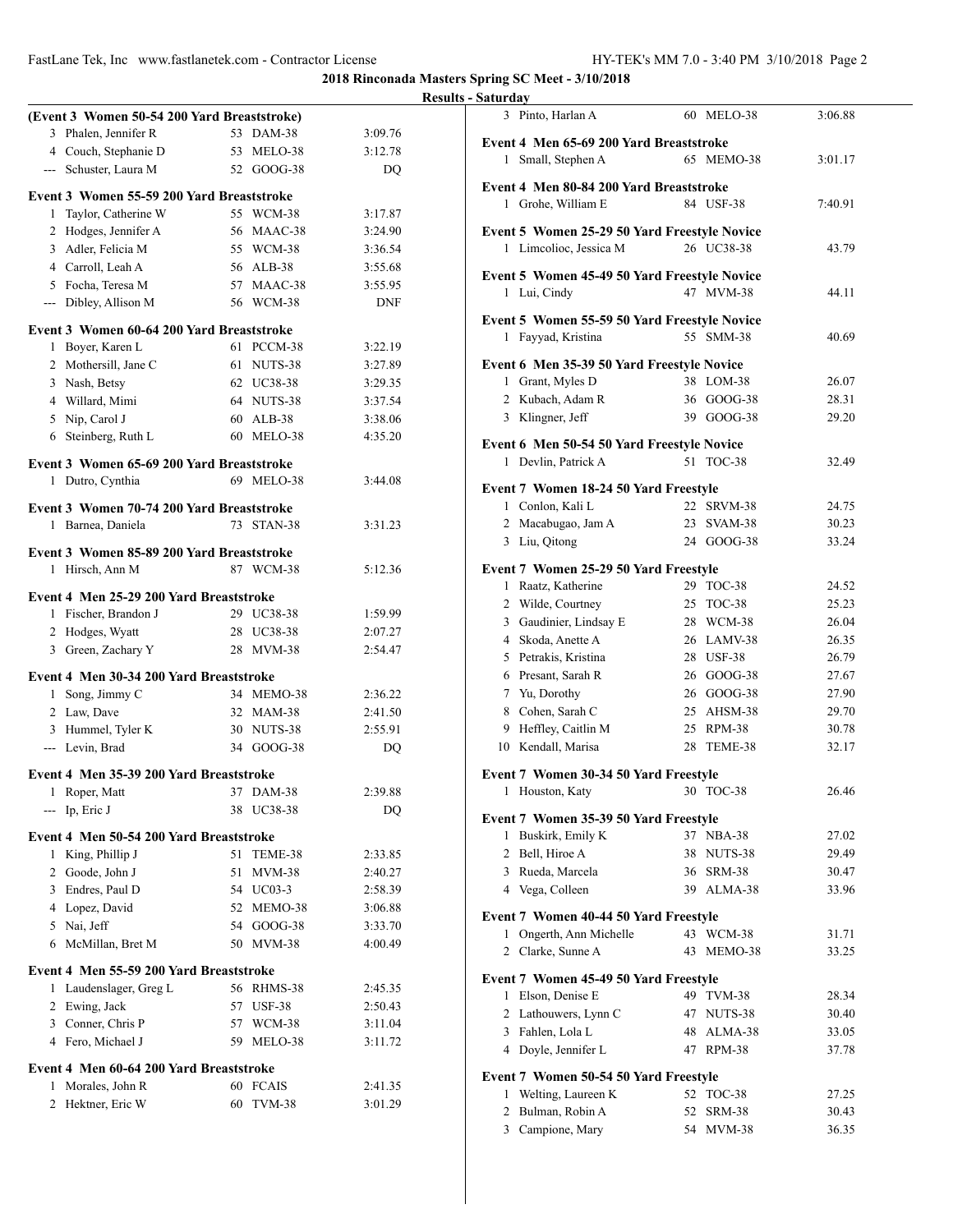|              |                                                          |    |               | R       |
|--------------|----------------------------------------------------------|----|---------------|---------|
|              | (Event 7 Women 50-54 50 Yard Freestyle)                  |    |               |         |
| 4            | Rogers, Julie                                            |    | 50 RPM-38     | 42.19   |
|              | Event 7 Women 55-59 50 Yard Freestyle                    |    |               |         |
|              | 1 Khouri, Carola P                                       | 55 | STAN-38       | 27.91   |
|              | 2 Joyce, Martha O                                        |    | 58 TAM-38     | 28.95   |
|              | 3 Rafkin, Louise                                         |    | 59 MEMO-38    | 30.45   |
|              | 4 Taylor, Catherine W                                    |    | 55 WCM-38     | 32.65   |
|              | 5 Dibley, Allison M                                      |    | 56 WCM-38     | 35.36   |
|              | 6 Basile, Katy                                           |    | 58 MELO-38    | 36.73   |
|              | 7 Adler, Felicia M                                       |    | 55 WCM-38     | 40.90   |
|              | Event 7 Women 60-64 50 Yard Freestyle                    |    |               |         |
| 1            | Bracken, Judy W                                          |    | 60 TVM-38     | 30.68   |
|              | 2 Hepworth, Linda                                        |    | 64 RHMS-38    | 33.64   |
|              | 3 Mothersill, Jane C                                     |    | 61 NUTS-38    | 34.21   |
|              | 4 Quinn, Phyllis E                                       |    | 62 TOC-38     | 34.82   |
|              | 5 Nash, Betsy                                            |    | 62 UC38-38    | 38.09   |
|              | 6 Nip, Carol J                                           |    | 60 ALB-38     | 38.23   |
|              | 7 Palmer, Teddy                                          |    | 63 MAM-38     | 41.75   |
|              |                                                          |    |               |         |
|              | Event 7 Women 65-69 50 Yard Freestyle<br>1 Val, Laura    |    | 66 TAM-38     | 27.45   |
|              | 2 Coholan, Annette M                                     |    | 69 RHMS-38    | 40.50   |
|              | 3 Gillon, Jean                                           |    | 66 MELO-38    | 43.09   |
|              |                                                          |    |               |         |
|              | <b>Event 7 Women 70-74 50 Yard Freestyle</b>             |    |               |         |
| 1            | Barnea, Daniela                                          | 73 | STAN-38       | 39.76   |
|              | Event 7 Women 75-79 50 Yard Freestyle                    |    |               |         |
|              | 1 Ridout, Nancy J                                        |    | 76 TAM-38     | 35.59   |
| $\mathbf{2}$ | Ackerman, Dolly J                                        |    | 76 WCM-38     | 45.87   |
|              |                                                          |    |               |         |
| 1            | Event 7 Women 80-84 50 Yard Freestyle<br>Robben, Barbara |    | 83 UC38-38    | 1:02.15 |
|              |                                                          |    |               |         |
|              | Event 8 Men 18-24 50 Yard Freestyle                      |    |               |         |
| 1            | Maddick, Brandon                                         |    | 23 STAN-38    | 24.03   |
| 2            | Prim, Jeremy K                                           | 23 | <b>DAM-38</b> | 25.97   |
|              | Event 8 Men 25-29 50 Yard Freestyle                      |    |               |         |
| 1            | Saeta, Andrew                                            | 27 | <b>TOC-38</b> | 22.15   |
| 2            | Barrett, Maxwell E                                       | 29 | LTPC-38       | 22.60   |
| 3            | Griffeth, Andrew J                                       | 27 | UC38-38       | 24.47   |
| 4            | Davids, Thomas F                                         | 27 | STAN-38       | 25.55   |
|              | Event 8 Men 30-34 50 Yard Freestyle                      |    |               |         |
| 1            | Wang, Jackson Z                                          | 30 | <b>TOC-38</b> | 22.14   |
| 2            | Beaulieu, Kyle                                           | 30 | TEME-38       | 23.94   |
| 3            | Pereira, Ed                                              | 32 | MVM-38        | 25.46   |
|              | 4 Song, Jimmy C                                          |    | 34 MEMO-38    | 28.32   |
|              | 5 Hummel, Tyler K                                        |    | 30 NUTS-38    | 28.62   |
|              | 6 Saenz, Jesse C                                         |    | 30 ALMA-38    | 30.13   |
| 7            | Swafford, David                                          | 32 | UC38-38       | 33.49   |
| 8            | Levin, Brad                                              | 34 | GOOG-38       | 33.50   |
|              | Event 8 Men 35-39 50 Yard Freestyle                      |    |               |         |
| 1            | Marshall, Matthew T                                      | 35 | <b>TOC-38</b> | 21.71   |
| 2            | Wang, Timothy J                                          | 35 | <b>TOC-38</b> | 22.89   |
| 3            | Bannan, Brett T                                          | 35 | MELO-38       | 23.66   |
| 4            | Ip, Eric J                                               | 38 | UC38-38       | 24.73   |
| 5            | Hardisty, Owen                                           | 37 | SON-38        | 24.87   |
|              |                                                          |    |               |         |

| Results - Saturday |                                                                |                          |                |
|--------------------|----------------------------------------------------------------|--------------------------|----------------|
|                    | 6 Reid, Justin R                                               | 35 GOOG-38               | 25.50          |
|                    | 7 Gini, Mario                                                  | 38 BAC-38                | 26.47          |
|                    | 8 Perrone, Paul J                                              | 35 HTUB-38               | 37.69          |
|                    | Event 8 Men 40-44 50 Yard Freestyle                            |                          |                |
|                    | 1 Davidson, Jeremy S                                           | 43 TEME-38               | 27.60          |
|                    |                                                                |                          |                |
|                    | Event 8 Men 45-49 50 Yard Freestyle                            |                          |                |
|                    | 1 Manson, Jonathan T                                           | 49 UC38-38               | 24.83          |
|                    | 2 Poggemann, Felix G                                           | 45 ARM-38                | 25.16          |
|                    | 3 Adwere-Boamah, Kwame                                         | 46 STAN-38               | 25.33          |
|                    | 4 Hong, Jimmy                                                  | 48 FREM-38               | 26.91          |
|                    | 5 Rose, Mark A                                                 | 47 GOOG-38               | 27.90          |
|                    | Event 8 Men 50-54 50 Yard Freestyle                            |                          |                |
|                    | 1 Stanley, Grant                                               | 52 MELO-38               | 24.80          |
|                    | 2 Bunch, Brian R                                               | 50 UC38-38               | 25.24          |
|                    | 3 Craven, Rob                                                  | 52 MAM-38                | 26.45          |
|                    | 4 Kerr, Jeffrey D                                              | 54 QSS-38                | 27.34          |
|                    | 5 Hayes, Kevin N                                               | 54 ECYM-38               | 27.48          |
|                    | 6 Higgins, John P                                              | 50 MELO-38               | 28.62          |
|                    | Event 8 Men 55-59 50 Yard Freestyle                            |                          |                |
|                    | 1 Wygant, Matthew D                                            | 56 LGM-38                | 26.50          |
|                    | 2 Gustavson, Jeff A                                            | 56 BAC-38                | 28.71          |
|                    | 3 Fero, Michael J                                              | 59 MELO-38               | 29.77          |
|                    | 4 Christensen, Dwight D                                        | 58 SCSC-38               | 31.53          |
|                    | Event 8 Men 60-64 50 Yard Freestyle                            |                          |                |
|                    | 1 Haris, Lee D                                                 | 63 TOC-38                | 26.53          |
|                    | 2 Sweeney, Bill                                                | 60 SFGG-38               | 28.23          |
|                    | 3 Glenn, Tim P                                                 | 62 OPA-32                | 28.83          |
|                    | 4 Dalton, Michael J                                            | 63 TEME-38               | 31.03          |
|                    | 5 Hektner, Eric W                                              | 60 TVM-38                | 31.09          |
|                    | 6 Fasth, Michael                                               | 62 SBM-33                | 31.24          |
|                    | 7 Tsugawa, Peter                                               | 60 MEMO-38               | 31.40          |
|                    |                                                                |                          |                |
|                    | Event 8 Men 65-69 50 Yard Freestyle<br>1 Broderick, Tim        | 67 STAN-38               | 25.75          |
|                    | 2 Bannan, Charles                                              | 65 OREG-37               | 29.41          |
|                    | 3 Zoppel, Richard M                                            | 65 YWMA-8                | 31.43          |
|                    |                                                                |                          |                |
|                    | Event 8 Men 70-74 50 Yard Freestyle                            |                          |                |
|                    | 1 Burns, Richard                                               | 74 TAM-38                | 27.85          |
|                    | 2 Gildea, David<br>3 Sanchez, David W                          | 74 MELO-38<br>74 CLOV-38 | 30.14<br>38.43 |
|                    |                                                                |                          |                |
|                    | Event 8 Men 75-79 50 Yard Freestyle                            |                          |                |
|                    | 1 Ingalls, Don A                                               | 79 MVM-38                | 50.07          |
|                    | Event 8 Men 80-84 50 Yard Freestyle                            |                          |                |
|                    | 1 Young, Ronald P                                              | 80 TAM-38                | 45.88          |
|                    |                                                                |                          |                |
|                    | Event 9 Women 18-24 100 Yard Butterfly<br>1 Leake, Mackenzie M | 24 STAN-38               | 1:02.67        |
|                    |                                                                |                          |                |
|                    | Event 9 Women 25-29 100 Yard Butterfly                         |                          |                |
|                    | 1 Raatz, Katherine                                             | 29 TOC-38                | 1:00.32        |
|                    | 2 Petrakis, Danae                                              | 25 USF-38                | 1:05.21        |
|                    | 3 Presant, Sarah R                                             | 26 GOOG-38               | 1:08.20        |
|                    | Event 9 Women 40-44 100 Yard Butterfly                         |                          |                |
|                    | 1 Glenn, Katie                                                 | 41 OPA-32                | 1:09.50        |
|                    | 2 Maze, Ghislaine                                              | 43 USF-38                | 1:28.54        |
|                    |                                                                |                          |                |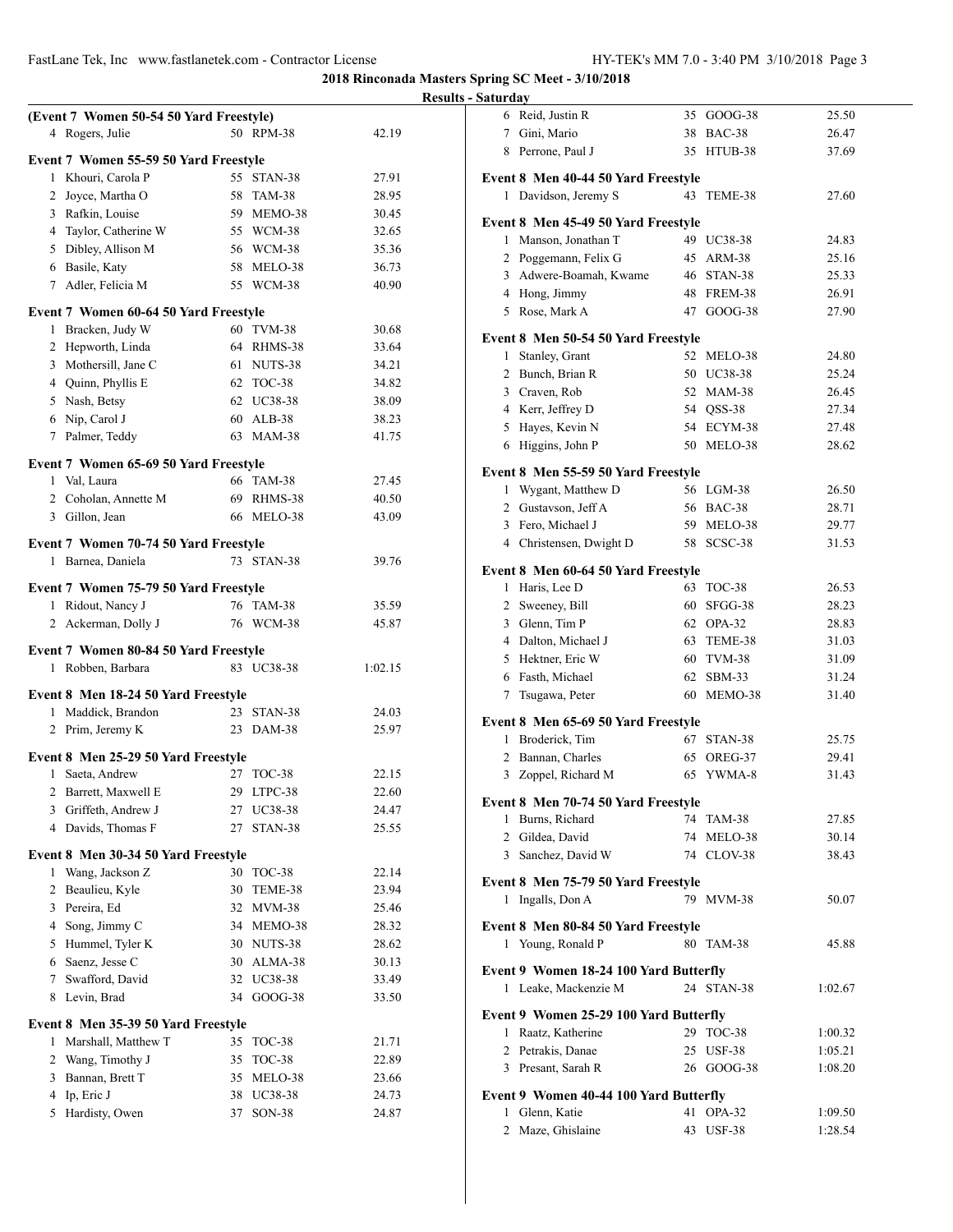**2018 Rinconada Masters Spring SC Meet - 3/10/2018**

## **(Event 9 Women 40-44 100 Yard Butterfly)** Ongerth, Ann Michelle 43 WCM-38 1:30.70 **Event 9 Women 45-49 100 Yard Butterfly** 1 Peroni, Diana H 45 NUTS-38 1:23.48 **Event 9 Women 50-54 100 Yard Butterfly** 1 Welting, Laureen K 52 TOC-38 1:07.11 Jolly, Lynn 52 TOC-38 1:08.67 Nielsen, Natalie R 51 UC38-38 1:10.55 Bulman, Robin A 52 SRM-38 1:24.39 Asta, Lisa M 52 WCM-38 2:03.60 **Event 9 Women 55-59 100 Yard Butterfly** Joyce, Martha O 58 TAM-38 1:24.38 Focha, Teresa M 57 MAAC-38 1:42.55 Carroll, Leah A 56 ALB-38 1:48.70 **Event 9 Women 65-69 100 Yard Butterfly** Dutro, Cynthia 69 MELO-38 1:50.96 2 Nakell, Linda C 66 WCM-38 2:29.06 **Event 10 Men 18-24 100 Yard Butterfly** Koo, Derek 24 SMM-38 56.75 **Event 10 Men 25-29 100 Yard Butterfly** 1 Fischer, Brandon J 29 UC38-38 51.73 2 Van, Tommy T 26 STAN-38 56.37 Saeta, Andrew 27 TOC-38 59.89 Thomas, Michael R 25 TAM-38 1:00.75 **Event 10 Men 30-34 100 Yard Butterfly** Wang, Jackson Z 30 TOC-38 54.92 Pereira, Ed 32 MVM-38 1:01.95 Prill, Derek 31 TOC-38 1:07.60 **Event 10 Men 35-39 100 Yard Butterfly** 1 Wang, Timothy J 35 TOC-38 54.49 Samotyj, John 37 USF-38 57.02 Reid, Justin R 35 GOOG-38 1:01.12 Dunlap, Ryan 35 MAM-38 1:02.95 Daene, Markus 39 TVM-38 1:03.57 **Event 10 Men 45-49 100 Yard Butterfly** Gitson, Ben 49 ALMA-38 58.17 2 Stietzel, Kent J 48 MELO-38 1:15.83 **Event 10 Men 50-54 100 Yard Butterfly** Lopez, David 52 MEMO-38 1:16.78 **Event 10 Men 55-59 100 Yard Butterfly** Justeson, Jeff A 59 HTUB-38 1:07.27 2 Fero, Michael J 59 MELO-38 1:23.45 **Event 10 Men 60-64 100 Yard Butterfly** Tsugawa, Peter 60 MEMO-38 1:24.68 **Event 10 Men 70-74 100 Yard Butterfly** Gildea, David 74 MELO-38 1:24.93 **Event 11 Women 18-24 100 Yard Backstroke** Conlon, Kali L 22 SRVM-38 1:00.48 Liu, Qitong 24 GOOG-38 1:22.18 Borall, Becky 24 CRUZ-38 2:04.43

| <b>Results - Saturday</b> |                                          |            |         |
|---------------------------|------------------------------------------|------------|---------|
|                           | Event 11 Women 25-29 100 Yard Backstroke |            |         |
| 1 Schallert, Lia          |                                          | 27 USF-38  | 1:03.65 |
| 2 Wilde, Courtney         |                                          | 25 TOC-38  | 1:03.98 |
| 3 Skoda, Anette A         |                                          | 26 LAMV-38 | 1:06.61 |
| 4 Yu, Dorothy             |                                          | 26 GOOG-38 | 1:09.22 |
| 5 Presant, Sarah R        |                                          | 26 GOOG-38 | 1:09.67 |
| 6 Heffley, Caitlin M      |                                          | 25 RPM-38  | 1:18.17 |
|                           | Event 11 Women 30-34 100 Yard Backstroke |            |         |
| 1 Houston, Katy           |                                          | 30 TOC-38  | 1:05.29 |
|                           | Event 11 Women 35-39 100 Yard Backstroke |            |         |
| 1 Maehr, Erin             |                                          | 35 TEME-38 | 1:14.32 |
| 2 Rueda, Marcela          |                                          | 36 SRM-38  | 1:17.40 |
|                           |                                          |            |         |
| Shu, Vicki<br>1           | Event 11 Women 45-49 100 Yard Backstroke | 49 MEMO-38 | 1:22.07 |
| 2                         | Lathouwers, Lynn C                       | 47 NUTS-38 | 1:28.95 |
| 3 Fahlen, Lola L          |                                          | 48 ALMA-38 | 1:29.76 |
|                           |                                          |            |         |
|                           | Event 11 Women 50-54 100 Yard Backstroke |            |         |
|                           | 1 Couch, Stephanie D                     | 53 MELO-38 | 1:17.69 |
| 2 Capen, Tasha            |                                          | 51 MELO-38 | 1:31.84 |
| 3 Phalen, Jennifer R      |                                          | 53 DAM-38  | 1:36.90 |
| 4 Asta, Lisa M            |                                          | 52 WCM-38  | 1:54.50 |
| 5 Rogers, Julie           |                                          | 50 RPM-38  | 2:02.50 |
|                           | Event 11 Women 55-59 100 Yard Backstroke |            |         |
| 1                         | Focha, Teresa M                          | 57 MAAC-38 | 1:47.53 |
| 2 Dibley, Allison M       |                                          | 56 WCM-38  | 1:49.22 |
|                           | Event 11 Women 60-64 100 Yard Backstroke |            |         |
| 1 Boyer, Karen L          |                                          | 61 PCCM-38 | 1:26.25 |
| 2 Hepworth, Linda         |                                          | 64 RHMS-38 | 1:29.43 |
| 3 Willard, Mimi           |                                          | 64 NUTS-38 | 1:29.87 |
| 4 Jaffer, Johanna         |                                          | 61 ALMA-38 | 1:30.37 |
| 5 Mothersill, Jane C      |                                          | 61 NUTS-38 | 1:34.43 |
| 6 Steinberg, Ruth L       |                                          | 60 MELO-38 | 2:08.87 |
|                           | Event 11 Women 65-69 100 Yard Backstroke |            |         |
| 1 Gillon, Jean            |                                          | 66 MELO-38 | 1:50.49 |
|                           | Event 11 Women 75-79 100 Yard Backstroke |            |         |
| 1                         | Ackerman, Dolly J                        | 76 WCM-38  | 2:11.87 |
|                           |                                          |            |         |
|                           | Event 11 Women 85-89 100 Yard Backstroke |            |         |
| 1 Hirsch, Ann M           |                                          | 87 WCM-38  | 2:28.17 |
|                           | Event 12 Men 18-24 100 Yard Backstroke   |            |         |
| 1 Prim, Jeremy K          |                                          | 23 DAM-38  | 1:08.80 |
| 2 Maddick, Brandon        |                                          | 23 STAN-38 | 1:10.25 |
|                           | Event 12 Men 25-29 100 Yard Backstroke   |            |         |
| 1 Saeta, Andrew           |                                          | 27 TOC-38  | 54.95   |
| 2 Martinez, Andrew        |                                          | 25 AHSM-38 | 59.24   |
|                           | 3 Thomas, Michael R                      | 25 TAM-38  | 1:08.54 |
| 4 Green, Zachary Y        |                                          | 28 MVM-38  | 1:16.24 |
|                           | Event 12 Men 35-39 100 Yard Backstroke   |            |         |
| 1 Roper, Matt             |                                          | 37 DAM-38  | 1:00.91 |
| 2 Hardisty, Owen          |                                          | 37 SON-38  | 1:04.84 |
| 3 Ip, Eric J              |                                          | 38 UC38-38 | 1:06.91 |
|                           |                                          |            |         |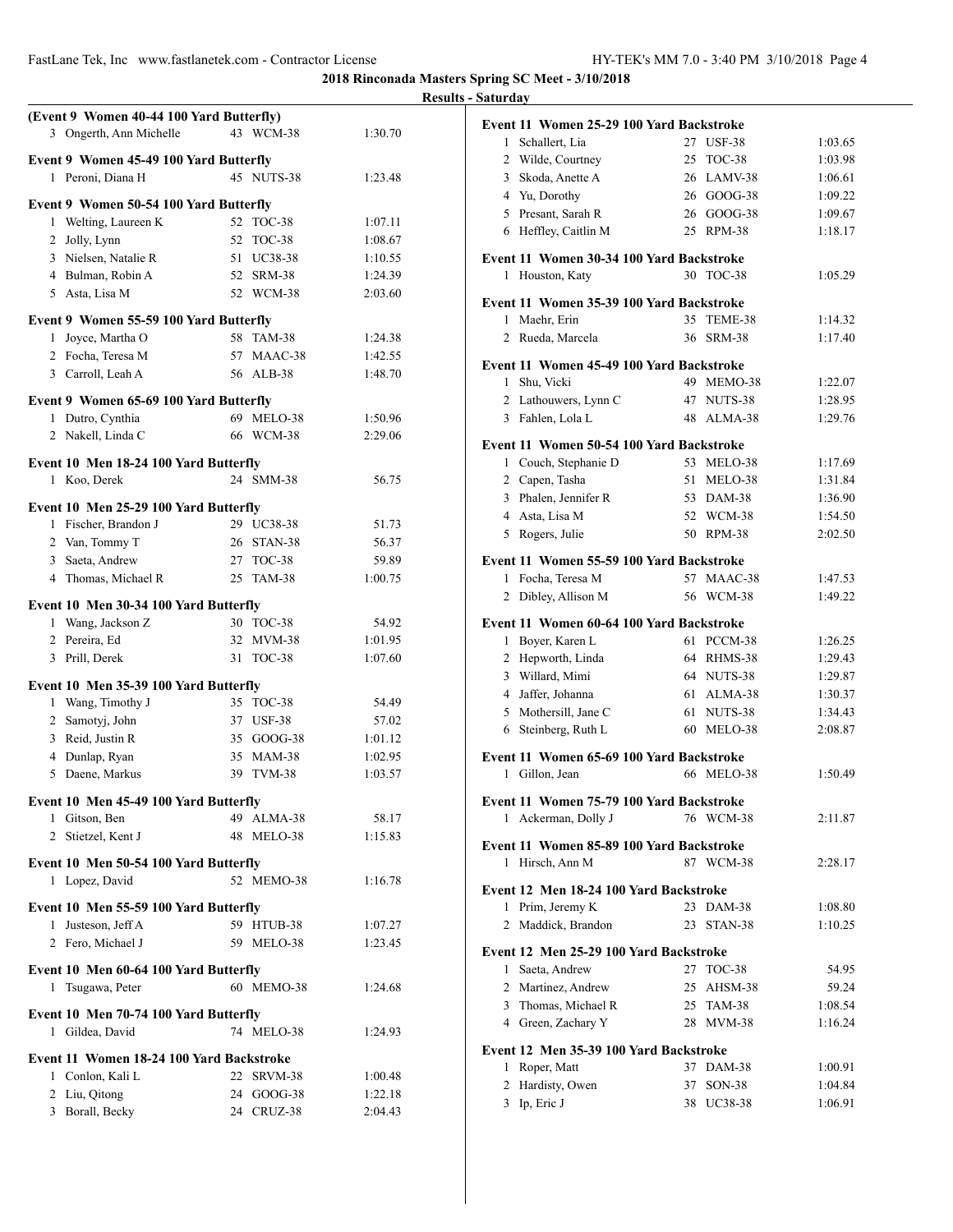**2018 Rinconada Masters Spring SC Meet - 3/10/2018**

### **Results - Saturday**

|                |                                         |     |               | Ņ                  |
|----------------|-----------------------------------------|-----|---------------|--------------------|
|                | Event 12 Men 40-44 100 Yard Backstroke  |     |               |                    |
|                | 1 Mawson, Sven                          |     | 40 GOOG-38    | 1:11.75            |
|                | 2 Davidson, Jeremy S                    |     | 43 TEME-38    | 1:13.13            |
|                | Event 12 Men 45-49 100 Yard Backstroke  |     |               |                    |
|                | 1 Gould, Rick                           |     | 49 STAN-38    | 56.37              |
|                | 2 Adwere-Boamah, Kwame                  |     | 46 STAN-38    | 1:05.77            |
|                |                                         |     |               |                    |
|                | 3 Stietzel, Kent J                      |     | 48 MELO-38    | 1:18.26            |
|                | Event 12 Men 50-54 100 Yard Backstroke  |     |               |                    |
|                | 1 Stanley, Grant                        |     | 52 MELO-38    | 1:02.39            |
|                | 2 Goode, John J                         |     | 51 MVM-38     | 1:12.79            |
|                | Event 12 Men 55-59 100 Yard Backstroke  |     |               |                    |
|                | 1 White, Mark                           |     | 55 TSUN-38    | 1:11.24            |
|                | 2 Laudenslager, Greg L                  |     | 56 RHMS-38    | 1:13.66            |
|                | 3 Justeson, Jeff A                      |     | 59 HTUB-38    | 1:13.71            |
|                | 4 Gustavson, Jeff A                     |     | 56 BAC-38     | 1:24.66            |
|                | Event 12 Men 60-64 100 Yard Backstroke  |     |               |                    |
| 1              | Sweeney, Bill                           |     | 60 SFGG-38    |                    |
|                | 2 Citron, Jeffrey M                     |     | 62 UC38-38    | 1:16.28<br>1:18.95 |
|                |                                         |     |               |                    |
|                | Event 12 Men 65-69 100 Yard Backstroke  |     |               |                    |
|                | 1 Upshaw, Bob B                         |     | 68 WCM-38     | 1:18.62            |
|                | Event 12 Men 70-74 100 Yard Backstroke  |     |               |                    |
|                | 1 Burns, Richard                        |     | 74 TAM-38     | 1:09.27            |
|                | 2 Gildea, David                         |     | 74 MELO-38    | 1:28.95            |
|                | 3 Sanchez, David W                      |     | 74 CLOV-38    | 1:40.09            |
|                |                                         |     |               |                    |
|                | Event 12 Men 80-84 100 Yard Backstroke  |     |               |                    |
|                | --- Grohe, William E                    |     | 84 USF-38     | DQ                 |
|                | Event 13 Women 18-24 200 Yard Freestyle |     |               |                    |
|                | 1 Leake, Mackenzie M                    |     | 24 STAN-38    | 2:04.35            |
| 2              | Thomas, Katherine M                     |     | 24 TOC-38     | 2:11.07            |
|                | Event 13 Women 25-29 200 Yard Freestyle |     |               |                    |
|                | 1 Gaudinier, Lindsay E                  |     | 28 WCM-38     | 2:01.86            |
|                | 2 Li, Jing                              |     | 29 SMM-38     | 2:04.93            |
|                | 3 Kendall, Marisa                       |     | 28 TEME-38    | 2:29.39            |
|                |                                         |     |               |                    |
|                | Event 13 Women 35-39 200 Yard Freestyle |     |               |                    |
| 1              | Sitzmann, Amy K                         | 37  | <b>TVM-38</b> | 2:27.53            |
|                | Event 13 Women 40-44 200 Yard Freestyle |     |               |                    |
|                | 1 Harmssen, Hilary                      | 41  | AHSM-38       | 2:16.95            |
|                | Event 13 Women 45-49 200 Yard Freestyle |     |               |                    |
|                | 1 Hertzer, Cynthia J                    |     | 48 CRUZ-38    | 2:21.06            |
|                | 2 Doyle, Jennifer L                     |     | 47 RPM-38     | 3:15.05            |
|                |                                         |     |               |                    |
|                | Event 13 Women 50-54 200 Yard Freestyle |     |               |                    |
| 1              | Welting, Laureen K                      | 52  | <b>TOC-38</b> | 2:15.42            |
|                | 2 Perry, Rebecca R                      | 53  | <b>MAM-38</b> | 2:30.35            |
|                | 3 Schuster, Laura M                     |     | 52 GOOG-38    | 2:40.71            |
|                | 4 Capen, Tasha                          | 51  | MELO-38       | 2:42.02            |
|                | 5 Campione, Mary                        |     | 54 MVM-38     | 3:07.82            |
|                | 6 Rogers, Julie                         |     | 50 RPM-38     | 3:53.80            |
|                | Event 13 Women 55-59 200 Yard Freestyle |     |               |                    |
| 1              | Joyce, Martha O                         |     | 58 TAM-38     | 2:28.22            |
| $\overline{2}$ | Rafkin, Louise                          | 59. | MEMO-38       | 2:29.73            |
|                |                                         |     |               |                    |

|                | 3 Basile, Katy                          | 58 | MELO-38       | 2:56.39 |  |  |  |
|----------------|-----------------------------------------|----|---------------|---------|--|--|--|
|                | 4 Focha, Teresa M                       |    | 57 MAAC-38    | 3:07.64 |  |  |  |
|                |                                         |    |               |         |  |  |  |
|                | Event 13 Women 60-64 200 Yard Freestyle |    |               |         |  |  |  |
|                | 1 Bracken, Judy W                       |    | 60 TVM-38     | 2:32.75 |  |  |  |
|                | 2 Quinn, Phyllis E                      |    | 62 TOC-38     | 2:48.22 |  |  |  |
|                | 3 Hepworth, Linda                       |    | 64 RHMS-38    | 2:49.48 |  |  |  |
|                | 4 Willard, Mimi                         |    | 64 NUTS-38    | 3:09.28 |  |  |  |
|                | Event 13 Women 65-69 200 Yard Freestyle |    |               |         |  |  |  |
|                | 1 Dutro, Cynthia                        |    | 69 MELO-38    | 3:10.12 |  |  |  |
|                | 2 Coholan, Annette M                    |    | 69 RHMS-38    | 3:17.74 |  |  |  |
|                |                                         |    |               |         |  |  |  |
|                | Event 13 Women 75-79 200 Yard Freestyle |    |               |         |  |  |  |
|                | 1 Ridout, Nancy J                       |    | 76 TAM-38     | 3:20.69 |  |  |  |
|                |                                         |    |               |         |  |  |  |
|                | Event 13 Women 80-84 200 Yard Freestyle |    |               |         |  |  |  |
|                | 1 Robben, Barbara                       |    | 83 UC38-38    | 5:17.51 |  |  |  |
|                | Event 14 Men 25-29 200 Yard Freestyle   |    |               |         |  |  |  |
|                | 1 Odonnell, Patrick M                   |    | 25 GRA-33     | 2:02.91 |  |  |  |
|                | 2 Davids, Thomas F                      |    | 27 STAN-38    | 2:06.74 |  |  |  |
|                |                                         |    |               |         |  |  |  |
|                | Event 14 Men 30-34 200 Yard Freestyle   |    |               |         |  |  |  |
|                | 1 Sanchez, Carlos F                     |    | 31 SMM-38     | 1:51.68 |  |  |  |
|                | 2 Beaulieu, Kyle                        |    | 30 TEME-38    | 2:00.22 |  |  |  |
|                | 3 Law, Dave                             |    | 32 MAM-38     | 2:06.83 |  |  |  |
|                | 4 Saenz, Jesse C                        |    | 30 ALMA-38    | 2:39.83 |  |  |  |
|                | Event 14 Men 35-39 200 Yard Freestyle   |    |               |         |  |  |  |
|                | 1 Dunlap, Ryan                          |    | 35 MAM-38     | 2:00.39 |  |  |  |
|                | 2 Hardisty, Owen                        |    | 37 SON-38     | 2:07.24 |  |  |  |
|                | 3 Gini, Mario                           |    | 38 BAC-38     | 2:12.33 |  |  |  |
|                | 4 Grant, Myles D                        |    | 38 LOM-38     | 2:12.39 |  |  |  |
|                | --- Marshall, Matthew T                 |    | 35 TOC-38     | DQ      |  |  |  |
|                |                                         |    |               |         |  |  |  |
|                | Event 14 Men 40-44 200 Yard Freestyle   |    |               |         |  |  |  |
|                | 1 Mawson, Sven                          |    | 40 GOOG-38    | 2:12.98 |  |  |  |
| 2              | Bentley, Orin W                         |    | 40 TEME-38    | 2:31.55 |  |  |  |
|                | Event 14 Men 45-49 200 Yard Freestyle   |    |               |         |  |  |  |
|                | 1 Poggemann, Felix G                    |    | 45 ARM-38     | 2:07.10 |  |  |  |
|                | 2 Stietzel, Kent J                      |    | 48 MELO-38    | 2:19.89 |  |  |  |
|                |                                         |    |               |         |  |  |  |
|                | Event 14 Men 50-54 200 Yard Freestyle   |    |               |         |  |  |  |
| 1              | Jarr, Scott                             | 50 | ALMA-38       | 1:58.62 |  |  |  |
| $\overline{c}$ | Weideling, Peter                        |    | 50 UC38-38    | 1:59.93 |  |  |  |
| 3              | Stanley, Grant                          |    | 52 MELO-38    | 2:06.98 |  |  |  |
|                | 4 Higgins, John P                       |    | 50 MELO-38    | 2:16.34 |  |  |  |
|                | 5 Endres, Paul D                        |    | 54 UC03-3     | 2:18.15 |  |  |  |
|                | 6 Haves, Kevin N                        |    | 54 ECYM-38    | 2:18.71 |  |  |  |
|                | 7 Devlin, Patrick A                     | 51 | TOC-38        | 2:48.98 |  |  |  |
|                | 8 Nai, Jeff                             | 54 | $GOOG-38$     | 3:00.48 |  |  |  |
| 9              | McMillan, Bret M                        | 50 | <b>MVM-38</b> | 3:06.96 |  |  |  |
|                |                                         |    |               |         |  |  |  |
|                | Event 14 Men 55-59 200 Yard Freestyle   |    |               |         |  |  |  |
| 1              | White, Mark                             | 55 | TSUN-38       | 2:08.69 |  |  |  |
| 2              | Essick, Raymond B                       | 58 | GOOG-38       | 2:15.21 |  |  |  |
|                | 3 Gustavson, Jeff A                     |    | 56 BAC-38     | 2:24.27 |  |  |  |
|                | 4 Fero, Michael J                       |    | 59 MELO-38    | 2:28.08 |  |  |  |
| 5              | Christensen, Dwight D                   | 58 | SCSC-38       | 2:35.81 |  |  |  |
|                | Event 14 Men 60-64 200 Yard Freestyle   |    |               |         |  |  |  |
| 1              | Glenn, Tim P                            | 62 | OPA-32        | 2:22.33 |  |  |  |
|                |                                         |    |               |         |  |  |  |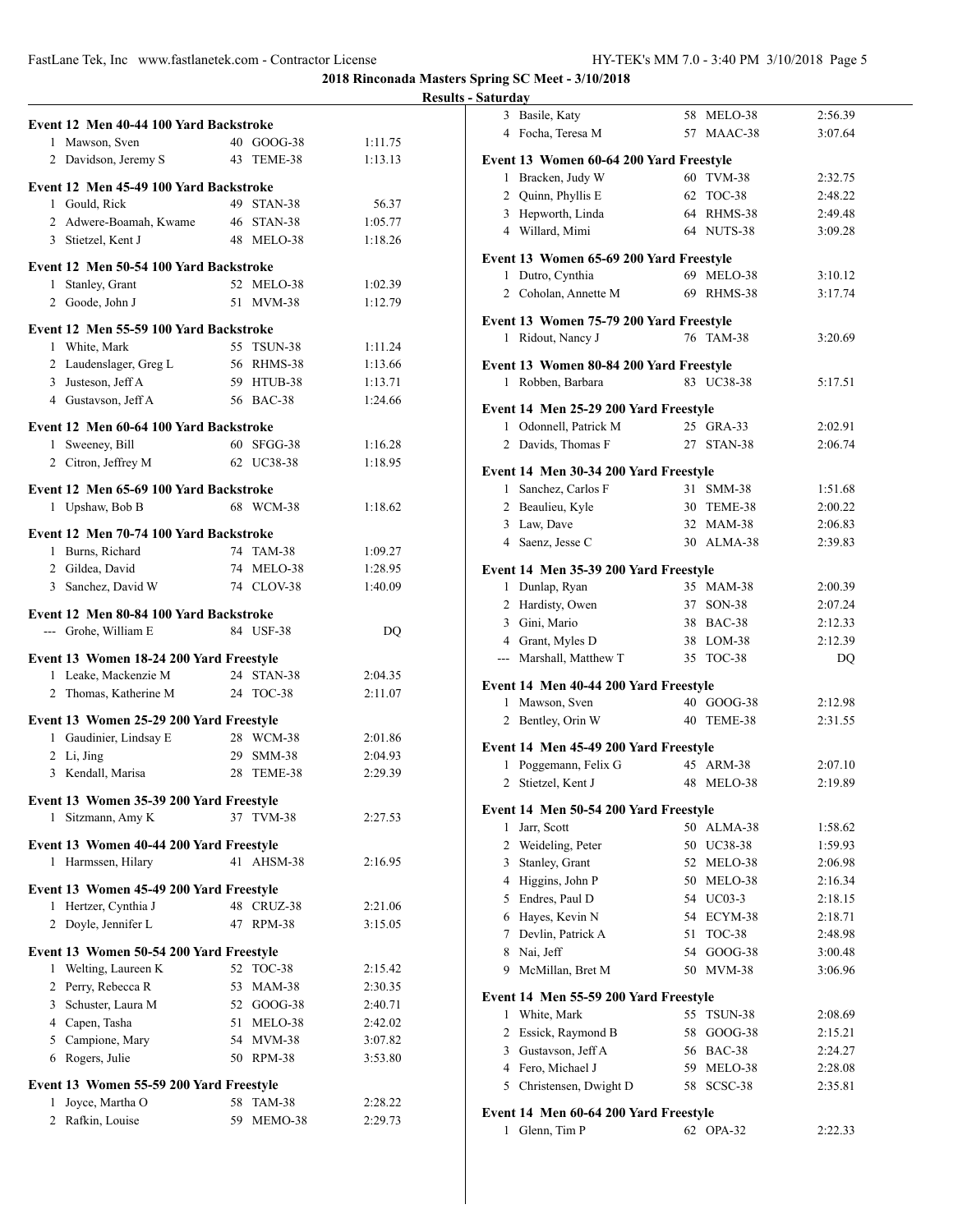**2018 Rinconada Masters Spring SC Meet - 3/10/2018**

### **Results - Saturday**

| (Event 14 Men 60-64 200 Yard Freestyle)        |                     |         |
|------------------------------------------------|---------------------|---------|
| 2 Morales, John R                              | 60 FCAIS            | 2:22.68 |
| 3 Citron, Jeffrey M                            | 62<br>UC38-38       | 2:26.11 |
| 4 Hektner, Eric W                              | 60 TVM-38           | 2:30.41 |
| 5 Pinto, Harlan A                              | 60 MELO-38          | 2:32.95 |
| 6 Dalton, Michael J                            | TEME-38<br>63       | 2:34.89 |
| 7 Tsugawa, Peter                               | 60 MEMO-38          | 2:41.10 |
| 8 Fasth, Michael                               | 62 SBM-33           | 2:44.85 |
| Event 14 Men 65-69 200 Yard Freestyle          |                     |         |
| 1 Broderick, Tim                               | 67<br>STAN-38       | 2:04.23 |
| 2 Small, Stephen A                             | 65 MEMO-38          | 2:26.00 |
| 3 Zoppel, Richard M                            | 65 YWMA-8           | 2:54.17 |
|                                                |                     |         |
| Event 14 Men 70-74 200 Yard Freestyle          |                     |         |
| 1 Gildea, David                                | 74 MELO-38          | 2:40.00 |
| Event 14 Men 75-79 200 Yard Freestyle          |                     |         |
| Ingalls, Don A<br>1                            | 79 MVM-38           | 4:26.84 |
|                                                |                     |         |
| Event 15 Women 25-29 50 Yard Backstroke Novice |                     |         |
| Schallert, Lia<br>1                            | 27 USF-38           | 30.04   |
| Event 15 Women 45-49 50 Yard Backstroke Novice |                     |         |
| 1 Fahlen, Lola L                               | 48 ALMA-38          | 40.08   |
| Event 16 Men 30-34 50 Yard Backstroke Novice   |                     |         |
| 1 Law, Dave                                    | 32 MAM-38           | 36.04   |
|                                                |                     |         |
| Event 16 Men 35-39 50 Yard Backstroke Novice   |                     |         |
| Grant, Myles D<br>1                            | 38 LOM-38           | 35.02   |
| Event 16 Men 45-49 50 Yard Backstroke Novice   |                     |         |
| Schroedl, Jason<br>1                           | 48 AHSM-38          | 34.48   |
|                                                |                     |         |
| Event 17 Women 18-24 200 Yard IM               |                     |         |
| 1 Thomas, Katherine M                          | 24 TOC-38           | 2:30.47 |
| 2 Macabugao, Jam A                             | 23<br>SVAM-38       | 2:51.93 |
| 3 Liu, Qitong                                  | 24 GOOG-38          | 2:58.14 |
| Event 17 Women 25-29 200 Yard IM               |                     |         |
| 1 Li, Jing                                     | 29<br><b>SMM-38</b> | 2:20.36 |
| 2 Presant, Sarah R                             | 26<br>$GOOG-38$     | 2:32.28 |
| Heffley, Caitlin M<br>3                        | RPM-38<br>25        | 2:52.76 |
| Event 17 Women 35-39 200 Yard IM               |                     |         |
| 1 Rueda, Marcela                               | 36 SRM-38           | 2:43.62 |
| 2 Bell, Hiroe A                                | 38 NUTS-38          | 2:53.86 |
|                                                |                     |         |
| Event 17 Women 40-44 200 Yard IM               |                     |         |
| 1 Glenn, Katie                                 | 41<br>OPA-32        | 2:19.92 |
| 2 Ongerth, Ann Michelle                        | 43 WCM-38           | 3:08.00 |
| 3 Clarke, Sunne A                              | MEMO-38<br>43       | 3:10.07 |
| Event 17 Women 45-49 200 Yard IM               |                     |         |
| Hertzer, Cynthia J<br>1                        | 48<br>CRUZ-38       | 2:40.67 |
|                                                |                     |         |
| <b>Event 17 Women 50-54 200 Yard IM</b>        |                     |         |
| 1 Welting, Laureen K                           | 52 TOC-38           | 2:33.52 |
| 2 Couch, Stephanie D                           | 53<br>MELO-38       | 2:45.91 |
| 3 Asta, Lisa M                                 | 52 WCM-38           | 4:04.99 |
| <b>Event 17 Women 55-59 200 Yard IM</b>        |                     |         |
| Matena, Jana<br>1                              | 55<br>MELO-38       | 2:37.38 |
|                                                |                     |         |

|                | 2 Rafkin, Louise                           |    | 59 MEMO-38               | 2:54.93            |
|----------------|--------------------------------------------|----|--------------------------|--------------------|
|                | 3 Hodges, Jennifer A                       |    | 56 MAAC-38               | 3:18.39            |
|                | 4 Basile, Katy                             |    | 58 MELO-38               | 3:28.63            |
|                | 5 Carroll, Leah A                          |    | 56 ALB-38                | 3:51.04            |
|                |                                            |    |                          |                    |
|                | Event 17 Women 60-64 200 Yard IM           |    |                          |                    |
|                | 1 Boyer, Karen L                           |    | 61 PCCM-38               | 3:07.64            |
|                | 2 Quinn, Phyllis E                         |    | 62 TOC-38                | 3:14.37            |
|                | 3 Nip, Carol J                             |    | 60 ALB-38                | 3:33.38            |
|                | 4 Steinberg, Ruth L                        |    | 60 MELO-38               | 4:29.36            |
|                | --- Jaffer, Johanna                        |    | 61 ALMA-38               | DQ                 |
|                | Event 17 Women 65-69 200 Yard IM           |    |                          |                    |
|                | 1 Dutro, Cynthia                           | 69 | MELO-38                  | 3:38.25            |
|                |                                            |    |                          |                    |
|                | Event 17 Women 70-74 200 Yard IM           |    |                          |                    |
|                | 1 Barnea, Daniela                          |    | 73 STAN-38               | 3:20.69            |
|                | Event 17 Women 75-79 200 Yard IM           |    |                          |                    |
|                | 1 Stretch, Nancy                           | 78 | TOC-38                   | 3:59.35            |
|                | <b>Event 18 Men 18-24 200 Yard IM</b>      |    |                          |                    |
|                | Maddick, Brandon                           | 23 |                          |                    |
| 1              |                                            |    | STAN-38                  | 2:33.60            |
|                | <b>Event 18 Men 25-29 200 Yard IM</b>      |    |                          |                    |
| 1              | Martinez, Andrew                           |    | 25 AHSM-38               | 2:13.80            |
|                | 2 Green, Zachary Y                         |    | 28 MVM-38                | 2:46.91            |
|                | Event 18 Men 30-34 200 Yard IM             |    |                          |                    |
|                |                                            |    |                          |                    |
| $\overline{2}$ | 1 Pereira, Ed<br>Saenz, Jesse C            |    | 32 MVM-38<br>30 ALMA-38  | 2:23.81            |
|                |                                            |    |                          | 3:02.58            |
|                | Event 18 Men 35-39 200 Yard IM             |    |                          |                    |
|                | 1 Dunlap, Ryan                             | 35 | <b>MAM-38</b>            | 2:22.03            |
|                |                                            |    |                          |                    |
|                |                                            |    |                          |                    |
|                | <b>Event 18 Men 40-44 200 Yard IM</b>      |    |                          |                    |
|                | 1 Bentley, Orin W                          |    | 40 TEME-38               | 2:31.86            |
|                | 2 Mawson, Sven                             |    | 40 GOOG-38               | 2:33.83            |
|                | 3 Davidson, Jeremy S                       | 43 | TEME-38                  | 2:43.23            |
|                | <b>Event 18 Men 45-49 200 Yard IM</b>      |    |                          |                    |
|                | 1 Gitson, Ben                              | 49 | ALMA-38                  | 2:14.73            |
|                | 2 Stietzel, Kent J                         | 48 | MELO-38                  | 2:46.46            |
|                |                                            |    |                          |                    |
|                | <b>Event 18 Men 50-54 200 Yard IM</b>      |    |                          |                    |
| 1              | Jarr, Scott                                | 50 | ALMA-38                  | 2:22.68            |
|                | 2 Higgins, John P                          |    | 50 MELO-38               | 2:41.10            |
|                | 3 Lopez, David                             | 52 | MEMO-38                  | 2:44.93            |
|                | 4 Huang, Howard L                          |    | 54 MVM-38                | 3:20.80            |
|                | Event 18 Men 60-64 200 Yard IM             |    |                          |                    |
|                | 1 Dalton, Michael J                        | 63 | TEME-38                  | 2:58.22            |
| 2              | Citron, Jeffrey M                          | 62 | UC38-38                  | 3:02.03            |
|                |                                            |    |                          |                    |
|                | Event 18 Men 65-69 200 Yard IM             |    |                          |                    |
| 1              | Small, Stephen A                           | 65 | MEMO-38                  | 2:53.79            |
|                | Event 19 Women 18-24 100 Yard Breaststroke |    |                          |                    |
| 1              | Leake, Mackenzie M                         | 24 | STAN-38                  | 1:12.97            |
| 2              | Thomas, Katherine M                        | 24 | TOC-38                   | 1:20.54            |
|                | 3 Borall, Becky                            | 24 | CRUZ-38                  | 2:15.70            |
|                |                                            |    |                          |                    |
|                | Event 19 Women 25-29 100 Yard Breaststroke |    |                          |                    |
| 1<br>2         | Skoda, Anette A<br>Yu, Dorothy             |    | 26 LAMV-38<br>26 GOOG-38 | 1:15.37<br>1:16.48 |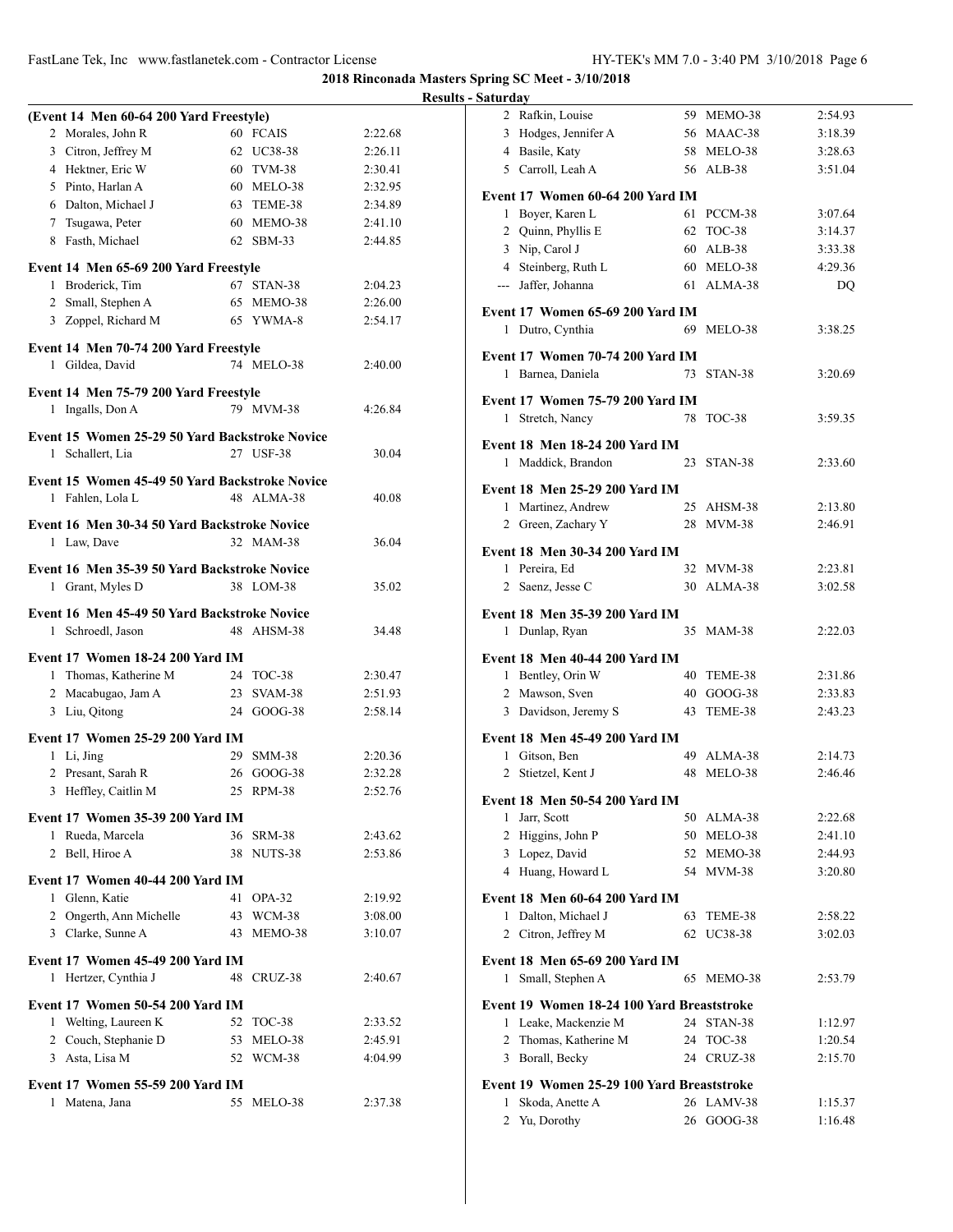|                                              |                          |                    | <b>Results - Saturday</b> |
|----------------------------------------------|--------------------------|--------------------|---------------------------|
| (Event 19 Women 25-29 100 Yard Breaststroke) |                          |                    | 5 Mc                      |
| 3 Kendall, Marisa                            | 28 TEME-38               | 1:21.85            | <b>Event 20</b>           |
| 4 Hwang, Jenn                                | 26 WCM-38                | 1:24.00            | $1$ La                    |
| Event 19 Women 35-39 100 Yard Breaststroke   |                          |                    | 2 Ch                      |
| 1 Buskirk, Emily K                           | 37 NBA-38                | 1:18.65            |                           |
| 2 Rueda, Marcela                             | 36 SRM-38                | 1:20.20            | <b>Event 20</b>           |
|                                              |                          |                    | 1 He                      |
| Event 19 Women 40-44 100 Yard Breaststroke   |                          |                    | 2 Pin                     |
| 1 Glenn, Katie                               | 41 OPA-32                | 1:10.55            | 3<br>Tsı                  |
| 2 Harmssen, Hilary                           | 41 AHSM-38               | 1:17.96            | <b>Event 20</b>           |
| 3 Clarke, Sunne A                            | 43 MEMO-38               | 1:37.95            | $1$ Up                    |
| Event 19 Women 50-54 100 Yard Breaststroke   |                          |                    | $2 \text{ } Zo$           |
| 1 Bulman, Robin A                            | 52 SRM-38                | 1:20.68            | <b>Event 21</b>           |
| 2 Phalen, Jennifer R                         | 53 DAM-38                | 1:30.53            | 1 Ma                      |
| 3 Schuster, Laura M                          | 52 GOOG-38               | 1:44.16            |                           |
| 4 Rogers, Julie                              | 50 RPM-38                | 1:55.11            | Event 21                  |
| Event 19 Women 55-59 100 Yard Breaststroke   |                          |                    | Wi<br>1                   |
| 1 Hodges, Jennifer A                         | 56 MAAC-38               | 1:36.30            | 2 Scl                     |
|                                              |                          |                    | 3 Hw                      |
| Event 19 Women 60-64 100 Yard Breaststroke   |                          |                    | 4 Co                      |
| 1 Willard, Mimi                              | 64 NUTS-38<br>60 MELO-38 | 1:45.33<br>2:17.45 | 5 He                      |
| 2 Steinberg, Ruth L                          |                          |                    | Event 21                  |
| Event 19 Women 65-69 100 Yard Breaststroke   |                          |                    | 1 Be                      |
| 1 Dutro, Cynthia                             | 69 MELO-38               | 1:46.57            | Event 21                  |
| 2 Coholan, Annette M                         | 69 RHMS-38               | 1:58.09            | $1$ On                    |
| Event 19 Women 75-79 100 Yard Breaststroke   |                          |                    | $2 \text{ Cl}_2$          |
| 1 Stretch, Nancy                             | 78 TOC-38                | 1:57.11            |                           |
|                                              |                          |                    | Event 21                  |
| Event 20 Men 18-24 100 Yard Breaststroke     |                          |                    | 1 Lat                     |
| 1 Koo, Derek                                 | 24 SMM-38                | 1:05.00            | 2 Per                     |
| Event 20 Men 25-29 100 Yard Breaststroke     |                          |                    | $3$ D <sub>0</sub>        |
| 1 Fischer, Brandon J                         | 29 UC38-38               | 54.86              | Event 21                  |
| 2 Hodges, Wyatt                              | 28 UC38-38               | 57.75              | 1 We                      |
| 3 Thomas, Michael R                          | 25 TAM-38                | 1:13.88            | 2 Per                     |
| Event 20 Men 30-34 100 Yard Breaststroke     |                          |                    | Jol<br>3                  |
| 1 Prill, Derek                               | 31 TOC-38                | 1:10.63            | 4 Scl                     |
| 2 Song, Jimmy C                              | 34 MEMO-38               | 1:11.74            | 5 Ro                      |
| 3 Hummel, Tyler K                            | 30 NUTS-38               | 1:18.73            | Event 21                  |
| 4 Swafford, David                            | 32 UC38-38               | 1:39.84            | $1$ Joy                   |
| Event 20 Men 35-39 100 Yard Breaststroke     |                          |                    | 2 Ra                      |
| 1 Daene, Markus                              | 39 TVM-38                | 1:08.91            |                           |
| 2 Ip, Eric J                                 | 38 UC38-38               | 1:09.43            | <b>Event 21</b><br>1 Val  |
| 3 Wang, Hai H                                | 38 ALB-38                | 3:12.11            |                           |
|                                              |                          |                    | <b>Event 21</b>           |
| Event 20 Men 40-44 100 Yard Breaststroke     |                          |                    | 1 Str                     |
| 1 Chien, Robert                              | 41 GOOG-38               | 1:39.88            | Event 21                  |
| Event 20 Men 45-49 100 Yard Breaststroke     |                          |                    | 1 Ch                      |
| 1 Manson, Jonathan T                         | 49 UC38-38               | 1:11.11            |                           |
| 2 Hong, Jimmy                                | 48 FREM-38               | 1:14.02            | <b>Event 21</b>           |
|                                              |                          |                    | 1 Hir                     |
| Event 20 Men 50-54 100 Yard Breaststroke     |                          |                    | <b>Event 22</b>           |
| 1 Goode, John J                              | 51 MVM-38                | 1:12.55            | 1 Pri                     |
| 2 Kerr, Jeffrey D                            | 54 QSS-38                | 1:17.70<br>1:31.64 | <b>Event 22</b>           |
| 3 Mikatarian, Doug<br>4 Huang, Howard L      | 53 HTUB-38<br>54 MVM-38  | 1:32.53            | 1 Gri                     |
|                                              |                          |                    |                           |

| 5                                        | McMillan, Bret M                         |  | 50 MVM-38  | 1:51.15 |  |  |  |  |
|------------------------------------------|------------------------------------------|--|------------|---------|--|--|--|--|
| Event 20 Men 55-59 100 Yard Breaststroke |                                          |  |            |         |  |  |  |  |
| 1                                        | Laudenslager, Greg L                     |  | 56 RHMS-38 | 1:14.36 |  |  |  |  |
|                                          | 2 Christensen, Dwight D                  |  | 58 SCSC-38 | 1:24.67 |  |  |  |  |
|                                          |                                          |  |            |         |  |  |  |  |
|                                          | Event 20 Men 60-64 100 Yard Breaststroke |  |            |         |  |  |  |  |
|                                          | 1 Hektner, Eric W                        |  | 60 TVM-38  | 1:22.60 |  |  |  |  |
|                                          | 2 Pinto, Harlan A                        |  | 60 MELO-38 | 1:33.69 |  |  |  |  |
|                                          | 3 Tsugawa, Peter                         |  | 60 MEMO-38 | 1:37.63 |  |  |  |  |
|                                          | Event 20 Men 65-69 100 Yard Breaststroke |  |            |         |  |  |  |  |
|                                          | 1 Upshaw, Bob B                          |  | 68 WCM-38  | 1:32.95 |  |  |  |  |
|                                          | 2 Zoppel, Richard M                      |  | 65 YWMA-8  | 1:37.11 |  |  |  |  |
|                                          |                                          |  |            |         |  |  |  |  |
|                                          | Event 21 Women 18-24 50 Yard Butterfly   |  |            |         |  |  |  |  |
|                                          | 1 Macabugao, Jam A                       |  | 23 SVAM-38 | 32.82   |  |  |  |  |
|                                          | Event 21 Women 25-29 50 Yard Butterfly   |  |            |         |  |  |  |  |
|                                          | 1 Wilde, Courtney                        |  | 25 TOC-38  | 28.57   |  |  |  |  |
|                                          | 2 Schallert, Lia                         |  | 27 USF-38  | 29.40   |  |  |  |  |
|                                          | 3 Hwang, Jenn                            |  | 26 WCM-38  | 30.89   |  |  |  |  |
|                                          | 4 Cohen, Sarah C                         |  | 25 AHSM-38 | 32.56   |  |  |  |  |
|                                          | 5 Heffley, Caitlin M                     |  | 25 RPM-38  | 35.11   |  |  |  |  |
|                                          |                                          |  |            |         |  |  |  |  |
|                                          | Event 21 Women 35-39 50 Yard Butterfly   |  |            |         |  |  |  |  |
|                                          | 1 Bell, Hiroe A                          |  | 38 NUTS-38 | 33.30   |  |  |  |  |
|                                          | Event 21 Women 40-44 50 Yard Butterfly   |  |            |         |  |  |  |  |
| 1                                        | Ongerth, Ann Michelle                    |  | 43 WCM-38  | 38.64   |  |  |  |  |
|                                          | 2 Clarke, Sunne A                        |  | 43 MEMO-38 | 38.73   |  |  |  |  |
|                                          | Event 21 Women 45-49 50 Yard Butterfly   |  |            |         |  |  |  |  |
|                                          | 1 Lathouwers, Lynn C                     |  | 47 NUTS-38 | 36.14   |  |  |  |  |
|                                          | 2 Peroni, Diana H                        |  | 45 NUTS-38 | 36.55   |  |  |  |  |
|                                          | 3 Doyle, Jennifer L                      |  | 47 RPM-38  | 44.52   |  |  |  |  |
|                                          |                                          |  |            |         |  |  |  |  |
|                                          | Event 21 Women 50-54 50 Yard Butterfly   |  |            |         |  |  |  |  |
|                                          | 1 Welting, Laureen K                     |  | 52 TOC-38  | 30.35   |  |  |  |  |
|                                          | 2 Perry, Rebecca R                       |  | 53 MAM-38  | 30.61   |  |  |  |  |
|                                          | 3 Jolly, Lynn                            |  | 52 TOC-38  | 31.48   |  |  |  |  |
|                                          | 4 Schuster, Laura M                      |  | 52 GOOG-38 | 38.85   |  |  |  |  |
|                                          | 5 Rogers, Julie                          |  | 50 RPM-38  | 57.28   |  |  |  |  |
|                                          | Event 21 Women 55-59 50 Yard Butterfly   |  |            |         |  |  |  |  |
|                                          | 1 Joyce, Martha O                        |  | 58 TAM-38  | 33.85   |  |  |  |  |
|                                          | 2 Rafkin, Louise                         |  | 59 MEMO-38 | 34.92   |  |  |  |  |
|                                          |                                          |  |            |         |  |  |  |  |
|                                          | Event 21 Women 65-69 50 Yard Butterfly   |  |            |         |  |  |  |  |
|                                          | 1 Val, Laura                             |  | 66 TAM-38  | 30.81   |  |  |  |  |
|                                          | Event 21 Women 75-79 50 Yard Butterfly   |  |            |         |  |  |  |  |
|                                          | 1 Stretch, Nancy                         |  | 78 TOC-38  | 54.64   |  |  |  |  |
|                                          | Event 21 Women 80-84 50 Yard Butterfly   |  |            |         |  |  |  |  |
|                                          | 1 Chace, JoAn E                          |  | 83 RINC-38 | 1:10.37 |  |  |  |  |
|                                          |                                          |  |            |         |  |  |  |  |
|                                          | Event 21 Women 85-89 50 Yard Butterfly   |  |            |         |  |  |  |  |
|                                          | 1 Hirsch, Ann M                          |  | 87 WCM-38  | 1:18.69 |  |  |  |  |
|                                          | Event 22 Men 18-24 50 Yard Butterfly     |  |            |         |  |  |  |  |
|                                          | 1 Prim, Jeremy K                         |  | 23 DAM-38  | 28.54   |  |  |  |  |
|                                          |                                          |  |            |         |  |  |  |  |
|                                          | Event 22 Men 25-29 50 Yard Butterfly     |  |            |         |  |  |  |  |
| 1                                        | Griffeth, Andrew J                       |  | 27 UC38-38 | 26.95   |  |  |  |  |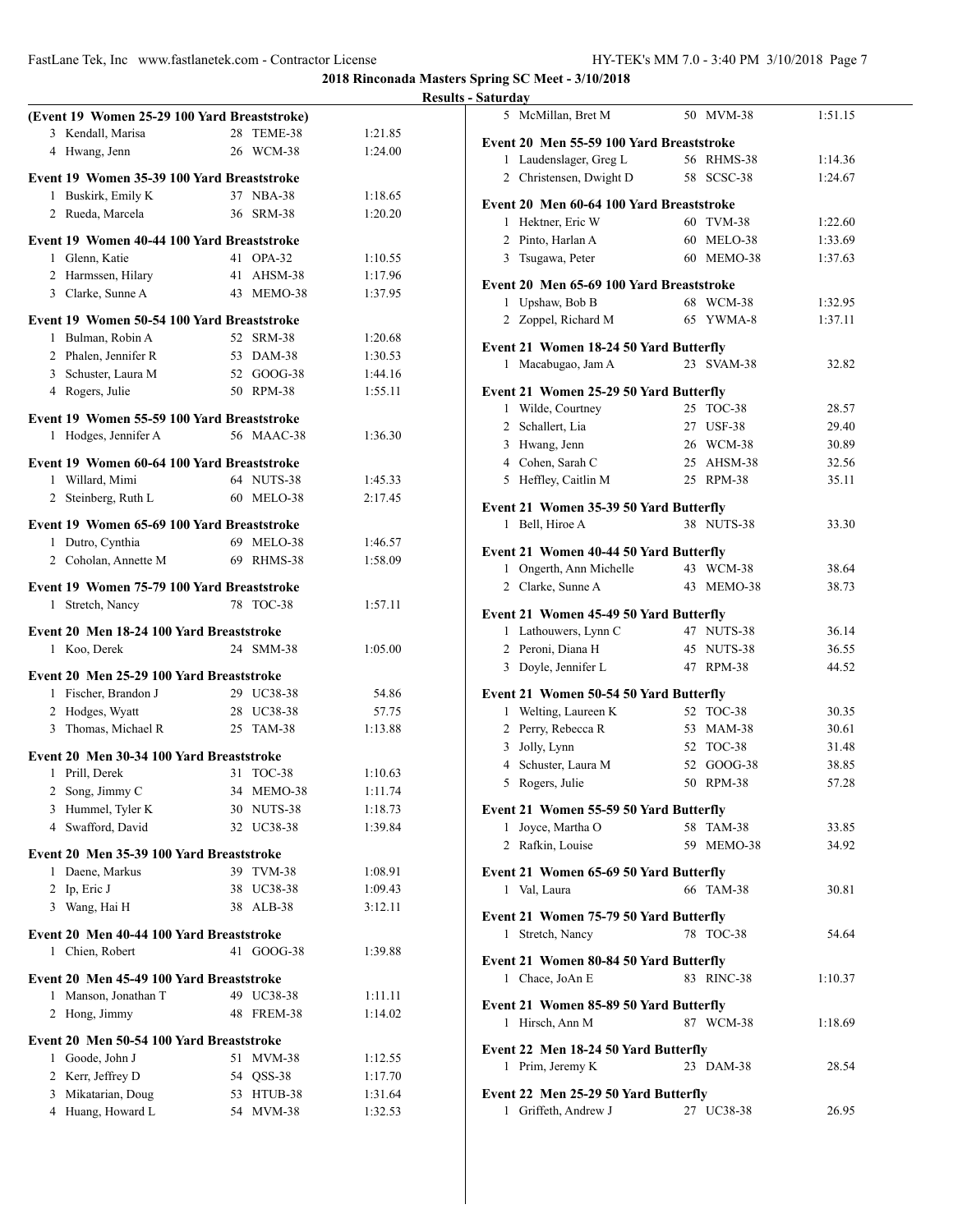**2018 Rinconada Masters Spring SC Meet - 3/10/2018 Results - Saturday**

# **Event 22 Men 30-34 50 Yard Butterfly** 1 Pereira, Ed 32 MVM-38 26.73 2 Beaulieu, Kyle 30 TEME-38 27.02 3 Prill, Derek 31 TOC-38 31.62 4 Song, Jimmy C 34 MEMO-38 34.49 5 Saenz, Jesse C 30 ALMA-38 37.68 **Event 22 Men 35-39 50 Yard Butterfly** 1 Bannan, Brett T 35 MELO-38 24.31 2 Reid, Justin R 35 GOOG-38 27.22 3 Dunlap, Ryan 35 MAM-38 28.23 4 Hardisty, Owen 37 SON-38 28.55 5 Ip, Eric J 38 UC38-38 28.78 6 Grant, Myles D 38 LOM-38 28.79 7 Gini, Mario 38 BAC-38 31.42 **Event 22 Men 45-49 50 Yard Butterfly** 1 Gitson, Ben 49 ALMA-38 26.31 2 Poggemann, Felix G 45 ARM-38 28.42 3 Rose, Mark A 47 GOOG-38 30.96 **Event 22 Men 50-54 50 Yard Butterfly** 1 Hayes, Kevin N 54 ECYM-38 31.01 2 Higgins, John P 50 MELO-38 31.64 3 Mikatarian, Doug 53 HTUB-38 34.05 **Event 22 Men 55-59 50 Yard Butterfly** 1 Wygant, Matthew D 56 LGM-38 30.83 2 Ewing, Jack 57 USF-38 32.47 **Event 22 Men 60-64 50 Yard Butterfly** 1 Glenn, Tim P 62 OPA-32 32.69 2 Woodruff, David L 61 DAM-38 33.21 **Event 22 Men 65-69 50 Yard Butterfly** 1 Bannan, Charles 65 OREG-37 31.32 **Event 22 Men 70-74 50 Yard Butterfly** 1 Burns, Richard 74 TAM-38 30.96 **Event 23 Women 18-24 400 Yard IM** 1 Macabugao, Jam A 23 SVAM-38 6:16.69 **Event 23 Women 25-29 400 Yard IM** 1 Gaudinier, Lindsay E 28 WCM-38 4:56.99 **Event 23 Women 45-49 400 Yard IM** 1 Hertzer, Cynthia J 48 CRUZ-38 5:37.82 2 Shu, Vicki 49 MEMO-38 5:58.97 **Event 23 Women 50-54 400 Yard IM** 1 Couch, Stephanie D 53 MELO-38 5:45.26 2 Bulman, Robin A 52 SRM-38 5:58.21 3 Phalen, Jennifer R 53 DAM-38 6:44.17 4 Asta, Lisa M 52 WCM-38 8:38.48 **Event 23 Women 55-59 400 Yard IM** 1 Rafkin, Louise 59 MEMO-38 6:16.52 2 Focha, Teresa M 57 MAAC-38 7:19.15 --- Carroll, Leah A 56 ALB-38 DQ **Event 23 Women 60-64 400 Yard IM** 1 Boyer, Karen L 61 PCCM-38 6:35.42

| <b>Event 23 Women 75-79 400 Yard IM</b><br>1 Stretch, Nancy<br>78<br>TOC-38<br>8:36.21<br><b>Event 24 Men 25-29 400 Yard IM</b><br>1 Green, Zachary Y<br>28 MVM-38<br>6:07.82<br><b>Event 24 Men 30-34 400 Yard IM</b><br>1 Law, Dave<br>32 MAM-38<br>5:39.37<br>2 Song, Jimmy C<br>34 MEMO-38<br>5:52.55<br><b>Event 24 Men 35-39 400 Yard IM</b><br>1 Daene, Markus<br>39 TVM-38<br>5:08.78<br><b>Event 24 Men 50-54 400 Yard IM</b><br>1 Goode, John J<br>51 MVM-38<br>5:29.10<br>52 MEMO-38<br>6:13.16<br>2 Lopez, David<br>Event 24 Men 55-59 400 Yard IM<br>1 Laudenslager, Greg L<br>56 RHMS-38<br>5:54.37<br>2 Conner, Chris P<br>57 WCM-38<br>6:18.30<br><b>Event 24 Men 60-64 400 Yard IM</b><br>1 Morales, John R<br>60 FCAIS<br>5:00.97<br>6:27.55<br>2 Pinto, Harlan A<br>60 MELO-38<br>MEMO-38<br>6:46.95<br>3 Tsugawa, Peter<br>60<br><b>Event 24 Men 70-74 400 Yard IM</b><br>1 Gildea, David<br>74 MELO-38<br>6:40.32<br>Event 25 Women 25-29 100 Yard Freestyle<br>26 GOOG-38<br>1 Presant, Sarah R<br>1:00.57<br>26 WCM-38<br>2 Hwang, Jenn<br>1:04.78<br>Event 25 Women 35-39 100 Yard Freestyle<br>37 NBA-38<br>1 Buskirk, Emily K<br>59.10<br>Event 25 Women 40-44 100 Yard Freestyle<br>43 WCM-38<br>1 Ongerth, Ann Michelle<br>1:12.59<br>2 Clarke, Sunne A<br>43 MEMO-38<br>1:14.99<br>Event 25 Women 45-49 100 Yard Freestyle<br>1<br>Doyle, Jennifer L<br>RPM-38<br>1:31.16<br>47<br>Event 25 Women 50-54 100 Yard Freestyle<br>1 Campione, Mary<br>54 MVM-38<br>1:26.05<br>Event 25 Women 55-59 100 Yard Freestyle<br>1 Matena, Jana<br>55 MELO-38<br>59.53<br>2 Joyce, Martha O<br>58 TAM-38<br>1:05.79<br>3 Basile, Katy<br>1:21.64<br>58 MELO-38<br>Event 25 Women 60-64 100 Yard Freestyle<br>Jaffer, Johanna<br>61<br>ALMA-38<br>1:16.43<br>$\mathbf{1}$<br>2 Willard, Mimi<br>64 NUTS-38<br>1:20.47<br>Event 25 Women 65-69 100 Yard Freestyle<br>66 TAM-38<br>1 Val, Laura<br>1:00.29<br>2 Coholan, Annette M<br>69 RHMS-38<br>1:31.47<br>Event 25 Women 75-79 100 Yard Freestyle | Event 23 Women 70-74 400 Yard IM<br>1 Barnea, Daniela |  | 73 STAN-38 | 7:00.74 |  |  |  |
|----------------------------------------------------------------------------------------------------------------------------------------------------------------------------------------------------------------------------------------------------------------------------------------------------------------------------------------------------------------------------------------------------------------------------------------------------------------------------------------------------------------------------------------------------------------------------------------------------------------------------------------------------------------------------------------------------------------------------------------------------------------------------------------------------------------------------------------------------------------------------------------------------------------------------------------------------------------------------------------------------------------------------------------------------------------------------------------------------------------------------------------------------------------------------------------------------------------------------------------------------------------------------------------------------------------------------------------------------------------------------------------------------------------------------------------------------------------------------------------------------------------------------------------------------------------------------------------------------------------------------------------------------------------------------------------------------------------------------------------------------------------------------------------------------------------------------------------------------------------------------------------------------------------------------------------------------------------------------------------------------------------------|-------------------------------------------------------|--|------------|---------|--|--|--|
|                                                                                                                                                                                                                                                                                                                                                                                                                                                                                                                                                                                                                                                                                                                                                                                                                                                                                                                                                                                                                                                                                                                                                                                                                                                                                                                                                                                                                                                                                                                                                                                                                                                                                                                                                                                                                                                                                                                                                                                                                      |                                                       |  |            |         |  |  |  |
|                                                                                                                                                                                                                                                                                                                                                                                                                                                                                                                                                                                                                                                                                                                                                                                                                                                                                                                                                                                                                                                                                                                                                                                                                                                                                                                                                                                                                                                                                                                                                                                                                                                                                                                                                                                                                                                                                                                                                                                                                      |                                                       |  |            |         |  |  |  |
|                                                                                                                                                                                                                                                                                                                                                                                                                                                                                                                                                                                                                                                                                                                                                                                                                                                                                                                                                                                                                                                                                                                                                                                                                                                                                                                                                                                                                                                                                                                                                                                                                                                                                                                                                                                                                                                                                                                                                                                                                      |                                                       |  |            |         |  |  |  |
|                                                                                                                                                                                                                                                                                                                                                                                                                                                                                                                                                                                                                                                                                                                                                                                                                                                                                                                                                                                                                                                                                                                                                                                                                                                                                                                                                                                                                                                                                                                                                                                                                                                                                                                                                                                                                                                                                                                                                                                                                      |                                                       |  |            |         |  |  |  |
|                                                                                                                                                                                                                                                                                                                                                                                                                                                                                                                                                                                                                                                                                                                                                                                                                                                                                                                                                                                                                                                                                                                                                                                                                                                                                                                                                                                                                                                                                                                                                                                                                                                                                                                                                                                                                                                                                                                                                                                                                      |                                                       |  |            |         |  |  |  |
|                                                                                                                                                                                                                                                                                                                                                                                                                                                                                                                                                                                                                                                                                                                                                                                                                                                                                                                                                                                                                                                                                                                                                                                                                                                                                                                                                                                                                                                                                                                                                                                                                                                                                                                                                                                                                                                                                                                                                                                                                      |                                                       |  |            |         |  |  |  |
|                                                                                                                                                                                                                                                                                                                                                                                                                                                                                                                                                                                                                                                                                                                                                                                                                                                                                                                                                                                                                                                                                                                                                                                                                                                                                                                                                                                                                                                                                                                                                                                                                                                                                                                                                                                                                                                                                                                                                                                                                      |                                                       |  |            |         |  |  |  |
|                                                                                                                                                                                                                                                                                                                                                                                                                                                                                                                                                                                                                                                                                                                                                                                                                                                                                                                                                                                                                                                                                                                                                                                                                                                                                                                                                                                                                                                                                                                                                                                                                                                                                                                                                                                                                                                                                                                                                                                                                      |                                                       |  |            |         |  |  |  |
|                                                                                                                                                                                                                                                                                                                                                                                                                                                                                                                                                                                                                                                                                                                                                                                                                                                                                                                                                                                                                                                                                                                                                                                                                                                                                                                                                                                                                                                                                                                                                                                                                                                                                                                                                                                                                                                                                                                                                                                                                      |                                                       |  |            |         |  |  |  |
|                                                                                                                                                                                                                                                                                                                                                                                                                                                                                                                                                                                                                                                                                                                                                                                                                                                                                                                                                                                                                                                                                                                                                                                                                                                                                                                                                                                                                                                                                                                                                                                                                                                                                                                                                                                                                                                                                                                                                                                                                      |                                                       |  |            |         |  |  |  |
|                                                                                                                                                                                                                                                                                                                                                                                                                                                                                                                                                                                                                                                                                                                                                                                                                                                                                                                                                                                                                                                                                                                                                                                                                                                                                                                                                                                                                                                                                                                                                                                                                                                                                                                                                                                                                                                                                                                                                                                                                      |                                                       |  |            |         |  |  |  |
|                                                                                                                                                                                                                                                                                                                                                                                                                                                                                                                                                                                                                                                                                                                                                                                                                                                                                                                                                                                                                                                                                                                                                                                                                                                                                                                                                                                                                                                                                                                                                                                                                                                                                                                                                                                                                                                                                                                                                                                                                      |                                                       |  |            |         |  |  |  |
|                                                                                                                                                                                                                                                                                                                                                                                                                                                                                                                                                                                                                                                                                                                                                                                                                                                                                                                                                                                                                                                                                                                                                                                                                                                                                                                                                                                                                                                                                                                                                                                                                                                                                                                                                                                                                                                                                                                                                                                                                      |                                                       |  |            |         |  |  |  |
|                                                                                                                                                                                                                                                                                                                                                                                                                                                                                                                                                                                                                                                                                                                                                                                                                                                                                                                                                                                                                                                                                                                                                                                                                                                                                                                                                                                                                                                                                                                                                                                                                                                                                                                                                                                                                                                                                                                                                                                                                      |                                                       |  |            |         |  |  |  |
|                                                                                                                                                                                                                                                                                                                                                                                                                                                                                                                                                                                                                                                                                                                                                                                                                                                                                                                                                                                                                                                                                                                                                                                                                                                                                                                                                                                                                                                                                                                                                                                                                                                                                                                                                                                                                                                                                                                                                                                                                      |                                                       |  |            |         |  |  |  |
|                                                                                                                                                                                                                                                                                                                                                                                                                                                                                                                                                                                                                                                                                                                                                                                                                                                                                                                                                                                                                                                                                                                                                                                                                                                                                                                                                                                                                                                                                                                                                                                                                                                                                                                                                                                                                                                                                                                                                                                                                      |                                                       |  |            |         |  |  |  |
|                                                                                                                                                                                                                                                                                                                                                                                                                                                                                                                                                                                                                                                                                                                                                                                                                                                                                                                                                                                                                                                                                                                                                                                                                                                                                                                                                                                                                                                                                                                                                                                                                                                                                                                                                                                                                                                                                                                                                                                                                      |                                                       |  |            |         |  |  |  |
|                                                                                                                                                                                                                                                                                                                                                                                                                                                                                                                                                                                                                                                                                                                                                                                                                                                                                                                                                                                                                                                                                                                                                                                                                                                                                                                                                                                                                                                                                                                                                                                                                                                                                                                                                                                                                                                                                                                                                                                                                      |                                                       |  |            |         |  |  |  |
|                                                                                                                                                                                                                                                                                                                                                                                                                                                                                                                                                                                                                                                                                                                                                                                                                                                                                                                                                                                                                                                                                                                                                                                                                                                                                                                                                                                                                                                                                                                                                                                                                                                                                                                                                                                                                                                                                                                                                                                                                      |                                                       |  |            |         |  |  |  |
|                                                                                                                                                                                                                                                                                                                                                                                                                                                                                                                                                                                                                                                                                                                                                                                                                                                                                                                                                                                                                                                                                                                                                                                                                                                                                                                                                                                                                                                                                                                                                                                                                                                                                                                                                                                                                                                                                                                                                                                                                      |                                                       |  |            |         |  |  |  |
|                                                                                                                                                                                                                                                                                                                                                                                                                                                                                                                                                                                                                                                                                                                                                                                                                                                                                                                                                                                                                                                                                                                                                                                                                                                                                                                                                                                                                                                                                                                                                                                                                                                                                                                                                                                                                                                                                                                                                                                                                      |                                                       |  |            |         |  |  |  |
|                                                                                                                                                                                                                                                                                                                                                                                                                                                                                                                                                                                                                                                                                                                                                                                                                                                                                                                                                                                                                                                                                                                                                                                                                                                                                                                                                                                                                                                                                                                                                                                                                                                                                                                                                                                                                                                                                                                                                                                                                      |                                                       |  |            |         |  |  |  |
|                                                                                                                                                                                                                                                                                                                                                                                                                                                                                                                                                                                                                                                                                                                                                                                                                                                                                                                                                                                                                                                                                                                                                                                                                                                                                                                                                                                                                                                                                                                                                                                                                                                                                                                                                                                                                                                                                                                                                                                                                      |                                                       |  |            |         |  |  |  |
|                                                                                                                                                                                                                                                                                                                                                                                                                                                                                                                                                                                                                                                                                                                                                                                                                                                                                                                                                                                                                                                                                                                                                                                                                                                                                                                                                                                                                                                                                                                                                                                                                                                                                                                                                                                                                                                                                                                                                                                                                      |                                                       |  |            |         |  |  |  |
|                                                                                                                                                                                                                                                                                                                                                                                                                                                                                                                                                                                                                                                                                                                                                                                                                                                                                                                                                                                                                                                                                                                                                                                                                                                                                                                                                                                                                                                                                                                                                                                                                                                                                                                                                                                                                                                                                                                                                                                                                      |                                                       |  |            |         |  |  |  |
|                                                                                                                                                                                                                                                                                                                                                                                                                                                                                                                                                                                                                                                                                                                                                                                                                                                                                                                                                                                                                                                                                                                                                                                                                                                                                                                                                                                                                                                                                                                                                                                                                                                                                                                                                                                                                                                                                                                                                                                                                      |                                                       |  |            |         |  |  |  |
|                                                                                                                                                                                                                                                                                                                                                                                                                                                                                                                                                                                                                                                                                                                                                                                                                                                                                                                                                                                                                                                                                                                                                                                                                                                                                                                                                                                                                                                                                                                                                                                                                                                                                                                                                                                                                                                                                                                                                                                                                      |                                                       |  |            |         |  |  |  |
|                                                                                                                                                                                                                                                                                                                                                                                                                                                                                                                                                                                                                                                                                                                                                                                                                                                                                                                                                                                                                                                                                                                                                                                                                                                                                                                                                                                                                                                                                                                                                                                                                                                                                                                                                                                                                                                                                                                                                                                                                      |                                                       |  |            |         |  |  |  |
|                                                                                                                                                                                                                                                                                                                                                                                                                                                                                                                                                                                                                                                                                                                                                                                                                                                                                                                                                                                                                                                                                                                                                                                                                                                                                                                                                                                                                                                                                                                                                                                                                                                                                                                                                                                                                                                                                                                                                                                                                      |                                                       |  |            |         |  |  |  |
|                                                                                                                                                                                                                                                                                                                                                                                                                                                                                                                                                                                                                                                                                                                                                                                                                                                                                                                                                                                                                                                                                                                                                                                                                                                                                                                                                                                                                                                                                                                                                                                                                                                                                                                                                                                                                                                                                                                                                                                                                      |                                                       |  |            |         |  |  |  |
|                                                                                                                                                                                                                                                                                                                                                                                                                                                                                                                                                                                                                                                                                                                                                                                                                                                                                                                                                                                                                                                                                                                                                                                                                                                                                                                                                                                                                                                                                                                                                                                                                                                                                                                                                                                                                                                                                                                                                                                                                      |                                                       |  |            |         |  |  |  |
|                                                                                                                                                                                                                                                                                                                                                                                                                                                                                                                                                                                                                                                                                                                                                                                                                                                                                                                                                                                                                                                                                                                                                                                                                                                                                                                                                                                                                                                                                                                                                                                                                                                                                                                                                                                                                                                                                                                                                                                                                      |                                                       |  |            |         |  |  |  |
|                                                                                                                                                                                                                                                                                                                                                                                                                                                                                                                                                                                                                                                                                                                                                                                                                                                                                                                                                                                                                                                                                                                                                                                                                                                                                                                                                                                                                                                                                                                                                                                                                                                                                                                                                                                                                                                                                                                                                                                                                      |                                                       |  |            |         |  |  |  |
|                                                                                                                                                                                                                                                                                                                                                                                                                                                                                                                                                                                                                                                                                                                                                                                                                                                                                                                                                                                                                                                                                                                                                                                                                                                                                                                                                                                                                                                                                                                                                                                                                                                                                                                                                                                                                                                                                                                                                                                                                      |                                                       |  |            |         |  |  |  |
|                                                                                                                                                                                                                                                                                                                                                                                                                                                                                                                                                                                                                                                                                                                                                                                                                                                                                                                                                                                                                                                                                                                                                                                                                                                                                                                                                                                                                                                                                                                                                                                                                                                                                                                                                                                                                                                                                                                                                                                                                      |                                                       |  |            |         |  |  |  |
|                                                                                                                                                                                                                                                                                                                                                                                                                                                                                                                                                                                                                                                                                                                                                                                                                                                                                                                                                                                                                                                                                                                                                                                                                                                                                                                                                                                                                                                                                                                                                                                                                                                                                                                                                                                                                                                                                                                                                                                                                      |                                                       |  |            |         |  |  |  |
|                                                                                                                                                                                                                                                                                                                                                                                                                                                                                                                                                                                                                                                                                                                                                                                                                                                                                                                                                                                                                                                                                                                                                                                                                                                                                                                                                                                                                                                                                                                                                                                                                                                                                                                                                                                                                                                                                                                                                                                                                      |                                                       |  |            |         |  |  |  |
| Ridout, Nancy J<br>76 TAM-38<br>1:25.95<br>1                                                                                                                                                                                                                                                                                                                                                                                                                                                                                                                                                                                                                                                                                                                                                                                                                                                                                                                                                                                                                                                                                                                                                                                                                                                                                                                                                                                                                                                                                                                                                                                                                                                                                                                                                                                                                                                                                                                                                                         |                                                       |  |            |         |  |  |  |